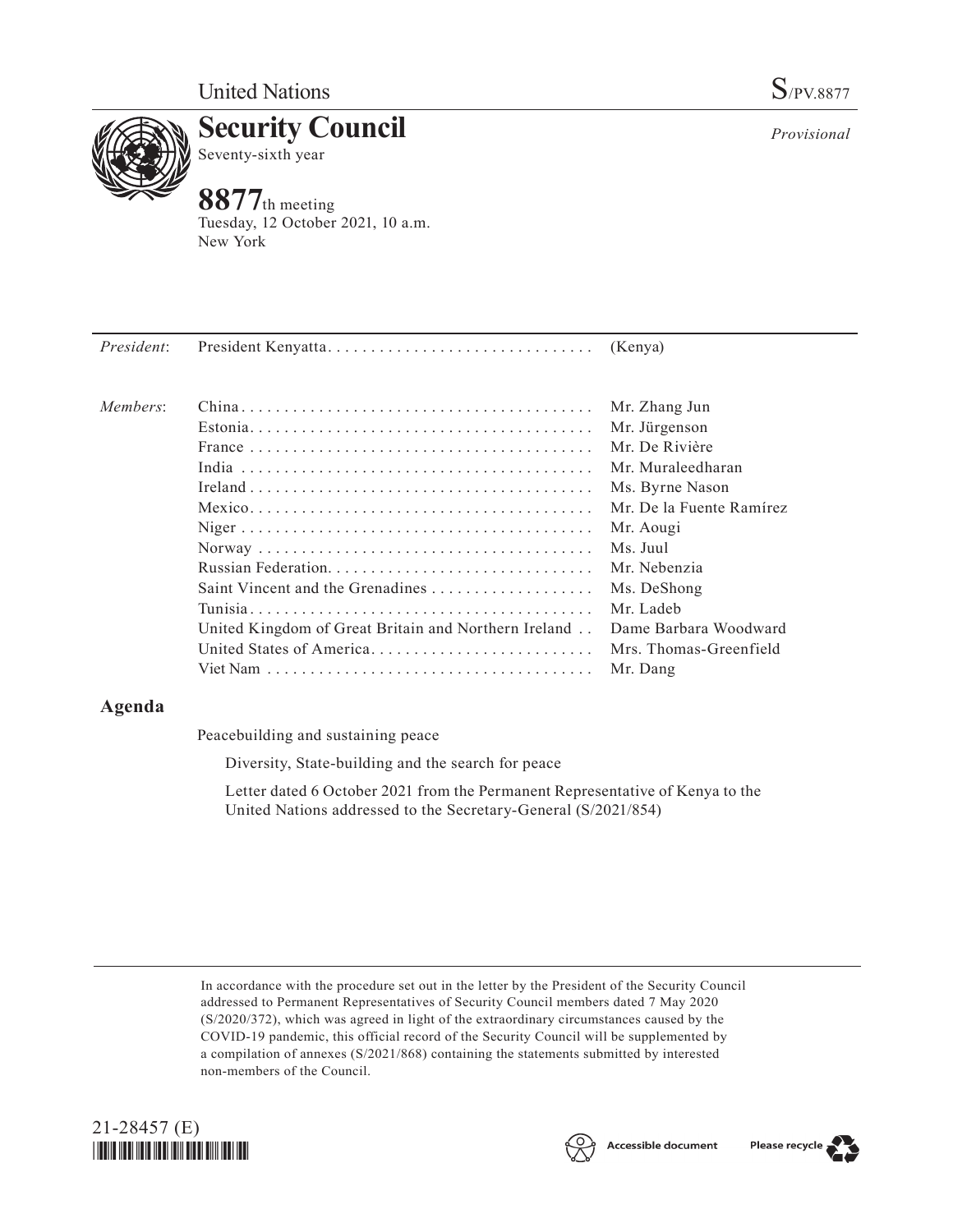*The meeting was called to order at 10.05 a.m.*

#### **Adoption of the agenda**

*The agenda was adopted.*

#### **Peacebuilding and sustaining peace**

**Diversity, State-building and the search for peace**

## **Letter dated 6 October 2021 from the Permanent Representative of Kenya to the United Nations addressed to the Secretary-General (S/2021/854)**

**The President**: In accordance with rule 37 of the Council's provisional rules of procedure, I invite the representative of Rwanda to participate in this meeting.

On behalf of the Council, I welcome His Excellency Mr. Paul Kagame, President of Rwanda. I request the Protocol Officer to escort the President to a seat at the Council table.

*Mr. Paul Kagame, President of Rwanda, was escorted to a seat at the Council table.*

**The President**: In accordance with rule 39 of the Council's provisional rules of procedure, I invite the following briefers to participate in this meeting: His Excellency Mr. Thabo Mbeki, former President of South Africa; and Ms. Fawzia Koofi, first woman Deputy Speaker of the Parliament of Afghanistan.

The Security Council will now begin its consideration of the item on its agenda.

I wish to draw the attention of Council members to document S/2021/854, which contains the text of a letter dated 6 October 2021 from the Permanent Representative of Kenya addressed to the Secretary-General, transmitting a concept note on the item under consideration.

I wish to warmly welcome the Secretary-General, His Excellency Mr. António Guterres, to whom I now give the floor.

**The Secretary-General**: My thanks to the Government of Kenya for convening today's open debate on the important issue of diversity, State-building and peace. Your theme, Mr. President, captures a crucial but often overlooked idea — that peace is not found in a piece of paper. It is found in people — more specifically, a diversity of people from different backgrounds coming together to chart a common course for a country.

Parties to conflicts can agree to end hostilities. They can agree to begin the long process of rebuilding the country, and they can even join forces to reconstitute the Government. But, without including a wide range of diverse voices at every step of the process and bringing all people along, any peace will be short-lived. Longstanding grievances, inequalities, mistrust and social divisions do not simply vanish when the fighting stops; they can easily flare up again. They can be worsened if people in groups hungry for change do not see their needs and vision for the future being addressed. We see that cycle playing out all around us. Each week, the Chamber echoes with updates on the grinding conflicts that scar our world and on their devastating humanitarian toll.

One undeniable trend is the sharp increase in the number of non-State armed groups at the heart of conflicts, including rebels, insurgents, militias, criminal gangs and arms traffickers, terrorists and extremist groups. Many coalesce around joint identities or shared beliefs. Others are opportunistic, driven by the profits of crime or the promise of power. We are also seeing a rise in military coups and, as the joint United Nations-World Bank study entitled *Pathways for Peace: Inclusive Approaches to Preventing Violent Conflict* found, many conflicts are deeply rooted in long-standing inequalities among groups.

People feel excluded and marginalized. They are denied the same opportunities and justice as their neighbours because of their culture, race, skin colour, ethnicity or income. While inequalities exist in every country, they are particularly rampant in countries where social services like health, education, security and justice are lacking and where the scars of colonialism are still visible, seen in arbitrarily drawn borders and historical advantages for certain groups over others.

Against that backdrop. the coronavirus disease pandemic has compounded inequalities and reversed development and peacebuilding gains. Those inequalities and weak governance structures create a vacuum that is easily filled by the voices of intolerance and extremism that can lead to violent conflict. Conversely, inclusion is foundational to resilience and sustainable peace. Nowhere is that clearer than in the linkages between women's inclusion, gender equality and sustainable peace and security, as the Council will discuss later this month.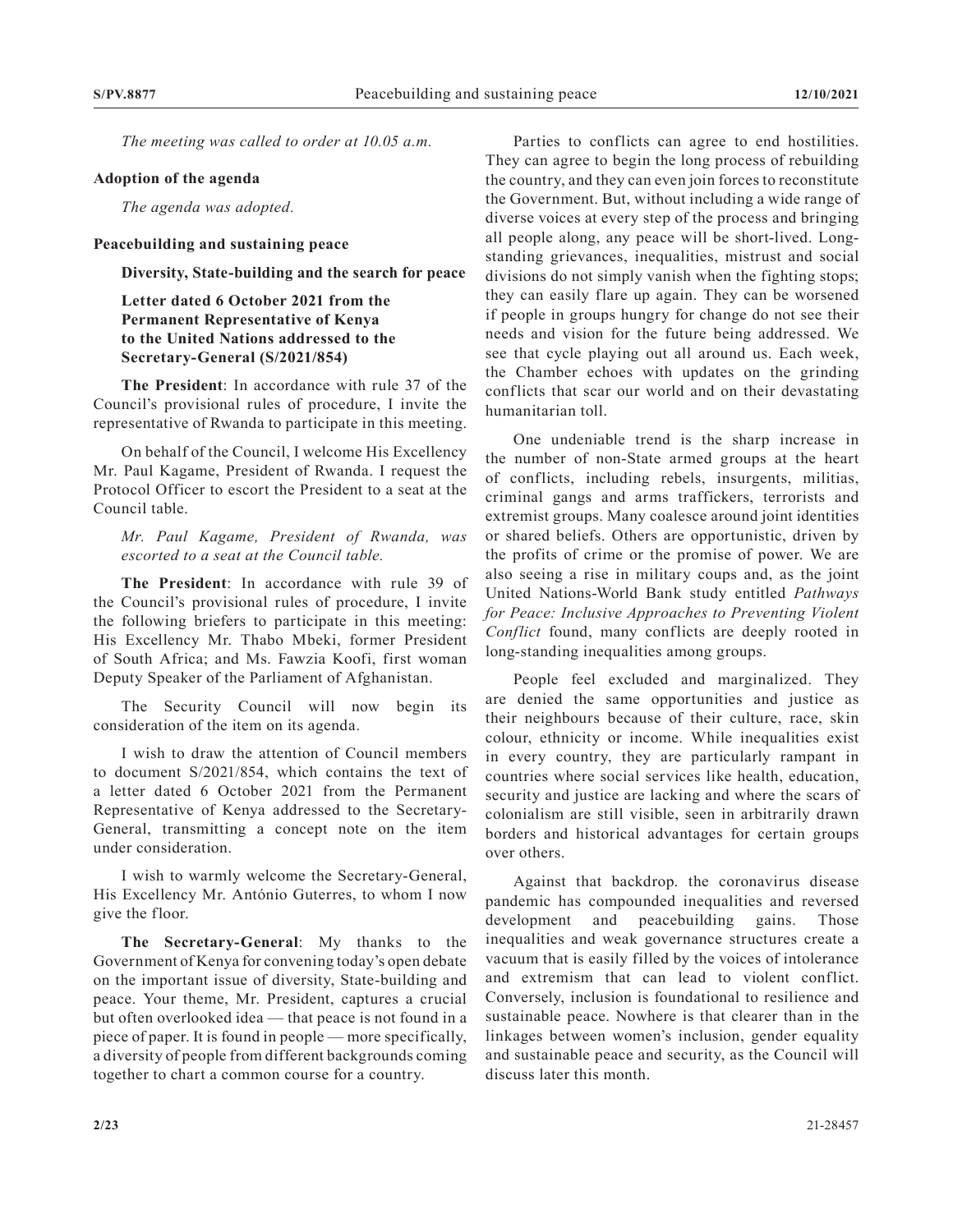As countries look to build sustainable peace, they need to include and involve all segments of the population in the process of rebuilding communities and sustaining peace. That idea is at the heart of the twin Security Council and General Assembly resolutions adopted at the conclusion of the 2015 (resolution 2282 (2016) and General Assembly resolution 70/262) and 2020 (resolution 2558 (2020) and General Assembly resolution 75/201) peacebuilding architecture reviews. It is also at the heart of my new agenda for peace, as part of the report entitled *Our Common Agenda*. When we open the door to inclusion and participation, we take a giant step forward in conflict prevention and peacebuilding. I want to emphasize three areas in particular.

First, national institutions and laws must work for all people. The proposed new agenda for peace includes a strong emphasis on inclusion at every step of a country's journey, whether before, during and after conflict and once State-building takes hold and gathers speed.

That means protecting and promoting human rights, including people's right to health, education, protection and opportunity. It means implementing policies and laws that protect vulnerable groups, including laws against discrimination based on race, ethnicity, age, gender, religion, disability, sexual orientation or gender identity. It means working with all partners to develop strong national capacities anchored in human rights that can serve all people equally.

## (*spoke in French*)

Secondly, countries should consider giving more space to subnational regions. Countries emerging from years or even decades of instability cannot afford to ignore the views of broad swathes of the population and thereby risk stirring up future enmities. Governments must find new ways to move the population forward together in unity through constant dialogue while recognizing and respecting differences, even if that means devolving certain areas of authority. That is why the United Nations, through its missions and country offices, strives to facilitate a constant dialogue between national institutions and local populations and groups. That is the condition for all people to contribute to shaping the future of their country.

## (*spoke in English*)

Indeed, women, young people and the most marginalized must be involved at every step along the way. Building and sustaining peace requires their voices and actions. That is why our peacekeeping operations and special political missions place strong emphasis on the greater inclusion and meaningful participation of women and young people.

In Somalia, for example, the United Nations Assistance Mission in Somalia has trained young political aspirants from different political parties, and the Mission has supported the Government and women leaders in fully implementing the 30 per cent gender quota in their country's elections. The Deputy Secretary-General recently travelled there to highlight the critical importance of women's leadership in building and sustaining peace and security. As a global community, we must continue encouraging and supporting the full and effective participation of women and young people on that journey.

For countries emerging from the horrors of conflict and looking to a better future — indeed, for all countries — diversity must not be seen as a threat. It is a source of strength and an anchor of peace and stability in parts of the world that have seen too little of either. It is also a rallying point for every person to contribute to a better future for themselves and for their societies. As a global community, let us find new ways to make that happen.

My thanks again to Kenya for highlighting this important issue.

**The President**: I thank the Secretary-General for his briefing.

I now give the floor to the President of the Republic of Rwanda.

**President Kagame**: I wish to start by thanking His Excellency President Uhuru Kenyatta for the invitation to join the Security Council today and for choosing such an important and timely topic for this debate.

Peace is much more than the absence of violence. The precondition for sustainable peace is a shared understanding of the root causes of conflict by a broad range of stakeholders in society. Allow me to offer a few thoughts on what that may entail, informed by Rwanda's own recent experience.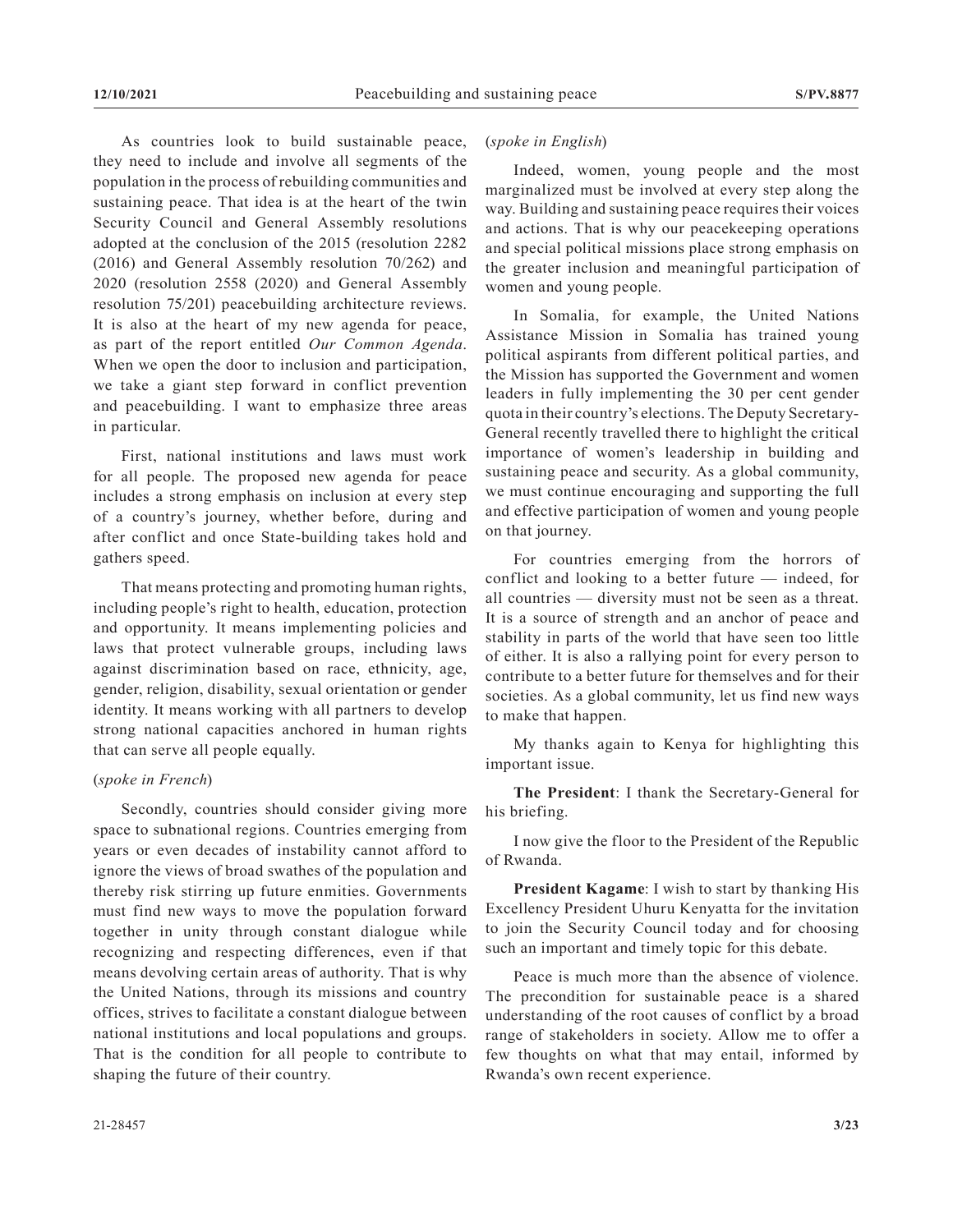First, peacebuilding should be understood as an ongoing process — a constant search for solutions through dialogue and consensus, as we say in Rwanda. It may not be possible to prevent all conflict entirely; in fact, disagreements and grievances will always be present in one form or another. However, the intensity and the impact of conflicts can be minimized by remaining attentive to local needs and expectations. That means investing in the capacity of institutions and individuals so that they can deliver the results that citizens expect and deserve.

Secondly, there is no universal template that can be transferred automatically from one context to another. External advice and examples can be helpful in encouraging reflection and finding new approaches. We have benefited from various partnerships ourselves in Rwanda.

Thirdly, we must reckon with the growing power of social media to exploit vectors of division in society that can quickly weaken the social fabric.

Finally, peacebuilding is not a purely technical enterprise. It is deeply political and human and must take into account the emotions and the memories that the various parties bring to the table. Multilateral organizations, such as the United Nations and the African Union, have a central role to play in many situations. Civil society groups, particularly those led by women, also have a key role to play, as do business leaders. However, even though we have had the opportunity to learn lessons from previous failures and successes of peacebuilding processes, the international community's toolbox has hardly changed.

Rwanda's post-genocide trajectory is marked by a consistent focus on our national unity, inclusion and service delivery. There are other positive examples from Africa and beyond. Practical and tangible partnership is critical. Rwanda's experience is that no matter how bad the situation appears, success is always an option.

Let us build on today's debate and challenge ourselves to work together to demand better results in international peacebuilding.

Once again, I commend the Republic of Kenya for organizing today's event.

**The President**: I thank President Kagame for his statement.

I now give the floor to His Excellency former President Thabo Mbeki.

**Mr. Mbeki**: First of all, I would like to thank the Kenyan presidency of the Security Council for its initiative in convening this high-level open debate on peacebuilding and sustainable peace, focusing on the important matter of the relationship between diversity, on the one hand, and peacebuilding and State-building, on the other.

As Council members know, a few years ago the African Union (AU) took the bold decision to silence the guns by 2020, and this meant that the continent's political leadership came to the view that finally Africa must rid herself of the scourge of war and violent conflict, which had persisted for almost all of the years of its States' independence. In this context, the African national States and Governments were fully conscious of Africa's critical need for the sustainable peace that the Security Council has convened to discuss.

As Council members also know, over the years more or less standard procedures have been followed to resolve conflicts that have broken out, certainly including those in Africa. The international community would intervene to ensure that the belligerents concluded ceasefire agreements. Peacekeepers would then be deployed to ensure the observance of the ceasefire. Interim Government arrangements would then be put in place, and a new Constitution negotiated. Elections based on that Constitution would take place to constitute a new Government, after which the peacekeeping mission would be wound up, peace having been achieved.

However, and quite legitimately, the question would arise: will this be sustainable peace? Five years ago, the World Peace Foundation produced an important report entitled *African Politics, African Peace*, acting on a request from within the African Union peace architecture that the Foundation should reflect on the matter of the future of peace missions in Africa. The report said, inter alia, "Centralizing the 'primacy of the political' within all AU responses is essential" and insisted on the primary role of politics in the design and implementation of peace operations. It went on to say that

"Preventive action to avert political crises and armed conflicts is the single most essential task for African peace missions",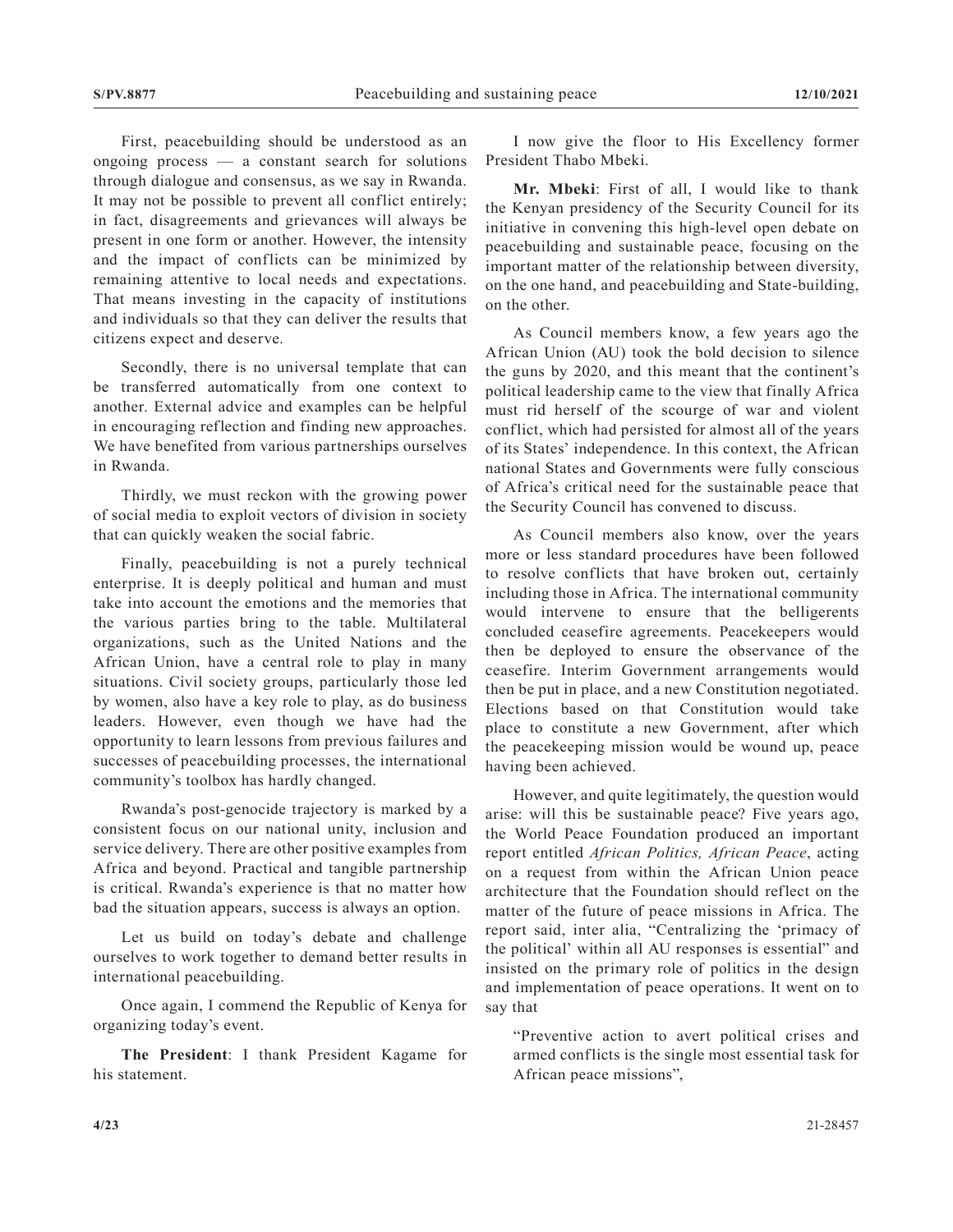## adding that

"This demands exceptional access to the highest level of decision makers along with credibility and discretion".

Furthermore, the report said that it agrees with the United Nations High-Level Independent Panel on Peace Operations of 2015 about, first, the primacy of politics in driving the design and implementation of peace operations, and, secondly, a new and stronger emphasis on conflict prevention.

As you know, Mr. President, this insistence on the primacy of politics is to emphasize that the resolution of conflicts should not be driven simply or mainly by security considerations. The primacy of politics means that conflict resolution must address the vital matter of the root causes of the conflict, and that aims not merely to silence the guns, important as that is, but to ensure sustainable peace.

This draws attention exactly to the central matter in today's Security Council open debate, that is, the issue of diversity. Certainly my own personal experience, derived from involvement in conflict resolution on our continent, confirms the centrality of the failure to properly manage diversity as one of the root causes of civil war and violent conflict, and that experience relates to such countries as the Democratic Republic of the Congo, Burundi, Côte d'Ivoire and the Sudan. In that context, I would even recommend a study of the 2004 report of the Sierra Leone Truth and Reconciliation Commission, which tells the naked truth that it was as a result of the failure to manage diversity that the country experienced a very costly 11-year war, which started in 1991. Similarly, we see a result of the failure to manage diversity in the violent conflict which has been, and is still, going on in Cameroon.

Yet another painful example is the ongoing major military conflict in Ethiopia. As Council members know, as the African Union's year to silence the guns, 2020, was coming to a close, this conflict broke out in the Tigray region. The challenge to properly manage the very pronounced diversity of Ethiopia constitutes the very heart of the violent conflict involving Tigray, and the incontestable truth is that the successful management of this diversity cannot and will not be achieved through weapons of war. As many of the members of the Council have said before, the belligerents in Ethiopia should enter into a permanent ceasefire and engage one another in an inclusive national dialogue

precisely to agree on what they should do together to achieve the very important and noble goal of unity in diversity. At the end of the Biafra War in Nigeria in 1970, the victorious national leaders announced that they would follow a policy of no victor, no vanquished. I believe that this is exactly what Ethiopia needs.

In the end, what I would like to suggest is that, as it discharges its obligation to maintain international peace and security, the Security Council should proceed from a position of acceptance of the primacy of the political. Its interventions would therefore help to produce sustainable peace and contribute to State-building by addressing such challenges as the proper management of diversity.

**The President**: I thank former President Mbeki for his briefing.

I now give the floor to Ms. Koofi.

**Ms. Koofi**: It is my honour to join this timely open debate on peacebuilding and sustainable peace. I would like to extend my thanks and gratitude to Kenya for inviting me to brief the Security Council.

The overall theme of this meeting is "Diversity, State-building and the search for peace". Diversity and inclusion are the cornerstone of State- and peacebuilding. Who appreciates the value of living in peace and harmony as much as my people in Afghanistan — those who are born and die in war?

The future of Afghanistan, my country, is the latest test of whether we can come together as a global community to uphold the principles of the Charter of the United Nations in the face of adversity. In fact, as I speak to the Security Council today, in my country, the women and men who dedicated their lives to building peace, to promoting the rule of law, justice and equality — people who put their own lives at risk to protect and serve ours — are living under harsh oppression imposed on them through the power of exclusion.

What is happening in Afghanistan should be of concern to all of us. In fact, when I left Afghanistan a few weeks ago, as I was arriving at the airport, I saw thousands of people walking in the streets of Kabul. The city looked like a graveyard of people who were alive — people who were hopeless, disappointed and powerless.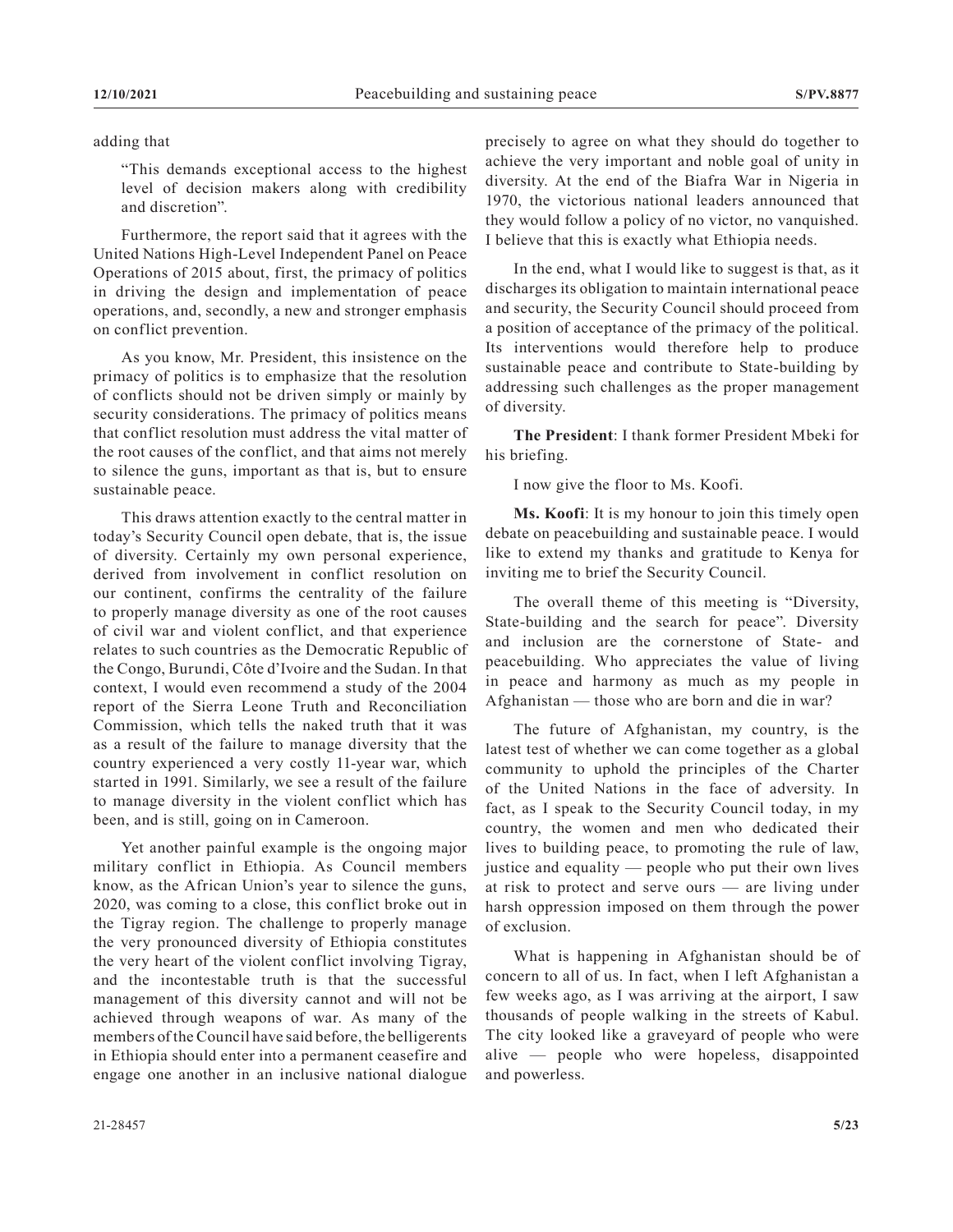At the same time, we have to come together to hold the Taliban accountable for what is happening in my country. There are serious reports that fundamental freedoms are being flouted. Women and girls are once again regarded as second-class citizens. They are literally making us invisible again.

That situation shows how power imbalances are at the root of so much conflict and inequality. Let me mention two specific areas where power structures cause particular chaos where we need to take action together to address the harmful outcomes.

The first is close to home, in the relationship between men and women. The playbook for running today's world was written primarily by men with men's interests in mind. It presents men as the norm and women as the exception. In short, the world has been set up to make it easier for men to perpetuate themselves in power.

The Sustainable Development Goals — our common blueprint for building peaceful, prosperous and inclusive societies — clearly state that gender equality is a goal in itself and key to achieving the other 16 goals. In order to achieve that, we should make our political processes, structures and methods of work more responsive to women's needs.

In Afghanistan, for instance, we want direct face-to-face talks with the Taliban. The United Nations can include us in its own mediation teams. It can also facilitate a meeting of a delegation of our women with the Taliban. We want to do it for our sisters back home. For years, women in Afghanistan have been advocating, lobbying and demanding the meaningful participation of women, youth and victims of war as a prerequisite for the success of the peace process. We were told, "The decisions have not made; once the decisions are made, we will include you." Let us be part of the decision-making. Do not decide on our behalf. Let us make decisions together with men in order to make the decisions sustainable, meaningful and acceptable to all. If women were only listened to and if the people of Afghanistan were only given more time to negotiate their future, we could have avoided the situation that we face now. Even if we had an agreement between the warring parties that was 50 per cent acceptable by all sides, it would be much better than the chaotic situation that we face now.

As every Council member engages with the Taliban caretaker establishment, no matter what the strategic focus is, please remember that there are some 16 to 17 million women and girls in Afghanistan who do not know what tomorrow holds for them. That is heartbreaking. As a woman who has spent and lived all my life in Afghanistan, after 20 years of investment of blood and treasure, it breaks my heart to start from scratch.

Another area where power imbalances can do harm is when they are directed — or rather, misdirected — at minorities. All countries in the world include persons belonging to national, ethnic, religious and linguistic minorities. Although situations greatly vary, common to all is the fact that too often minorities face multiple forms of discrimination, resulting in marginalization, exclusion, forced displacement and migration. Look at the situation in Afghanistan: thousands of people from religious minorities and other minority groups are forced to flee their villages and left with no home and no future. Only people who live in that situation understand the pain of being homeless and having no identity.

Achieving the effective participation of minorities and ending their exclusion requires that we embrace diversity through the promotion and implementation of international human rights standards. There can be no place for discrimination, which scars societies and pushes communities to grow further apart. The public platform Council members enjoy comes with a responsibility to use it, and to use it wisely. As political and diplomatic leaders, Council members have the duty to bring in those who are different, rather than to push them out. At a time when our societies are increasingly divided, Council members can promote the essential values of respect, compromise and dialogue.

As a country of minorities, of several ethnic and linguistic groups living together for centuries during conflict and peace, inclusivity through the meaningful participation of all groups and power structures is more relevant today than at any other time in my country. People in my country today want meaningful representation. That is the message I wanted to convey to the Taliban during my negotiations with its representatives. I wanted to tell them that Afghanistan today is a transformed Afghanistan. The Taliban needs to adapt to the new realities of Afghanistan. The fact that there are thousands of people every day using their civic rights and protesting against what is happening in the country is a small example of how the current generation has transformed.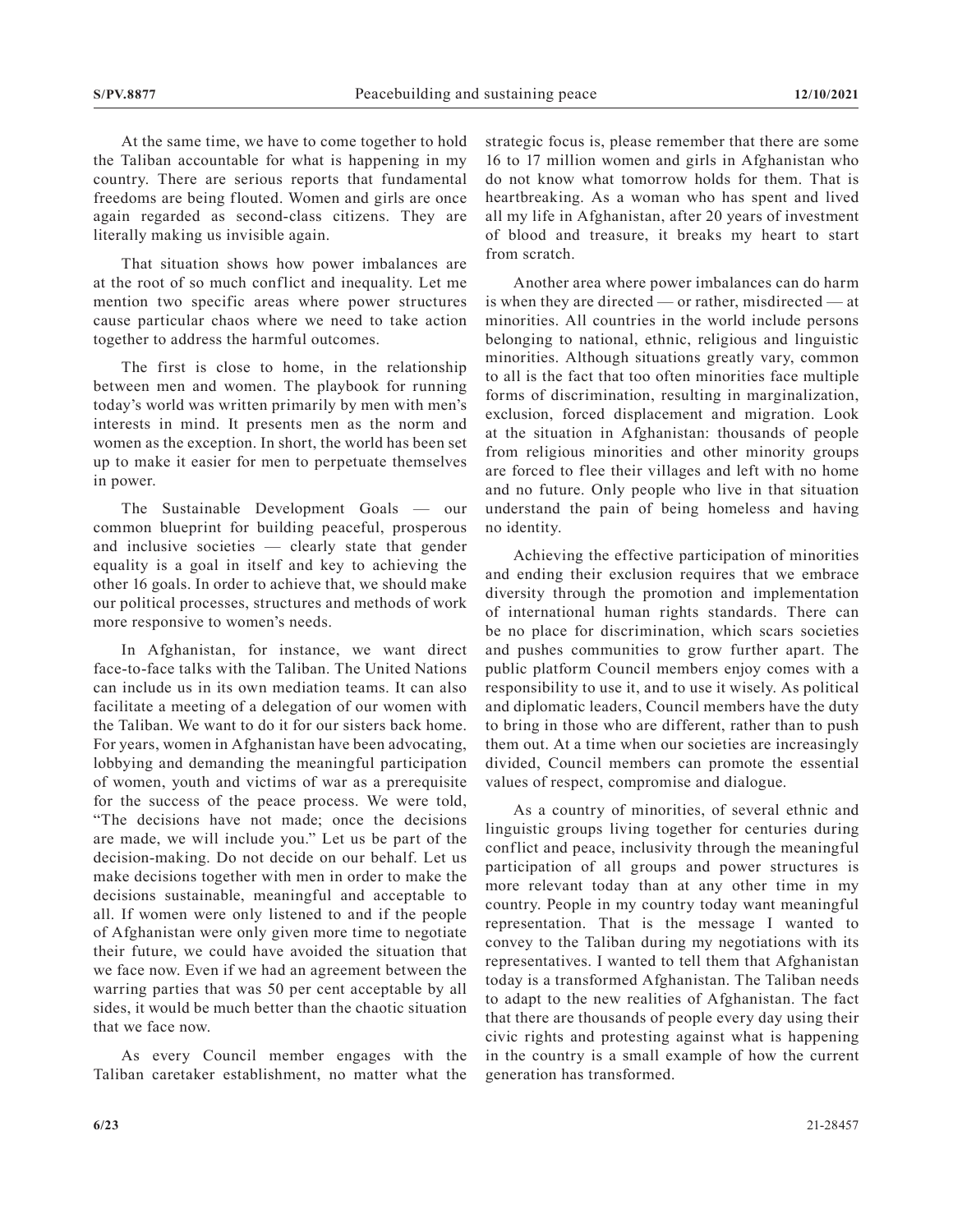The main lesson from the past 150 years of my country's history is that a durable peace and sustainable State in a multi-ethnic and diverse country requires a pluralistic social and political structure. Hence the international community has to make it clear that it will work with the authorities in Kabul only if they work with all parties to map out a clear path that guarantees the fundamental rights of all segments of society, in particular women and girls, and their inclusion in the State. That should include a speedy return to the constitutional order through elections in which everyone should be able to take part. I know that we do not have many good experiences and examples of elections in Afghanistan, but there is no alternative to elections. People, with all their problems, stand by elections. We remember that people paid the highest price; their fingers were cut for voting, but they still exercised that right.

Finally, as the humanitarian crisis looms, women and children constitute the majority of the vulnerable population. To reach them, especially given the genderdiscrimination ideology of those holding power in Kabul, it is imperative that the United Nations demand the protection and inclusion of Afghan female aid workers and peacebuilders and other civic professionals and community organizations — not only the recipients but also the decision-makers. They are critical to the distribution and delivery of aid, and they are the neediest. That is entirely in the control of the United Nations. The United Nations Office for the Coordination of Humanitarian Affairs and other agencies must learn from the lessons of 1996 to 2001. When I was living in Afghanistan, I was a recipient of that. They must demonstrate a practical and clear gender-responsive aid plan.

Let us remember that a safe, stable and just Afghanistan means a secure world.

**The President**: I thank Ms. Koofi for her briefing.

I shall now make a statement in my capacity as the President of Kenya.

At the outset, I want to thank the Secretary-General, His Excellency Mr. António Guterres, His Excellency President Paul Kagame, His Excellency former President Thabo Mbeki and Ms. Fawzia Koofi for their insights. I am very grateful to all of them for honouring my invitation to participate in this important debate.

The key message that I wish to deliver today is that the poor management of diversity is leading to grave threats to international peace and security. Inequality within and among States is too often the result of exclusion on the basis of identity. That exclusion is often institutionalized in governance and economic relations at the national and global levels. It manifests itself in stereotyping and bigotry. Among other things, it leads to a lack of employment or livelihood opportunities for billions of people, purely based on their identities, and communities and countries being unable to benefit from their natural resources. It leads to climate injustice and an unfair trading system.

The result is a profound sense of grievance and bitterness, which populists and demagogues can easily exploit. That is so especially when such feelings and narratives are carried by social media and its spreading of misinformation, disinformation and narratives that are often laced with incitement and extremism tendencies. It leads to trust in institutions deteriorating and State legitimacy weakening. It is fodder for terrorism, insurgencies, the rise of xenophobia, hate speech, divisive tribalism and racism.

The escalation of a social or political conflict finds the State much less able to prevent or mitigate the crisis. It is worth emphasizing that, rather than serving to legitimize the State, in that environment of grievance based on identity, elections sometimes only further the divides. They become a zero-sum game in a winnertakes-all contest that appears to pit racial, ethnic and religious identities against each other.

Images of desperate men and women on sinking rafts, trying to migrate in pursuit of economic opportunity, have today become commonplace. They point to an international political and economic system that is inadequate for the challenges of today and that is definitely not adequate to meet our Sustainable Development Goals.

The inability of their countries to offer them viable opportunities is often the result of one-size-fitsall prescriptions and templates by powerful global institutions that fail to take into account the diversity and different needs of States, as well as the different contexts. They therefore perpetuate inequality and exclusion. Vaccine nationalism, travel bans and red lists further inflame the divisions between rich and poor States.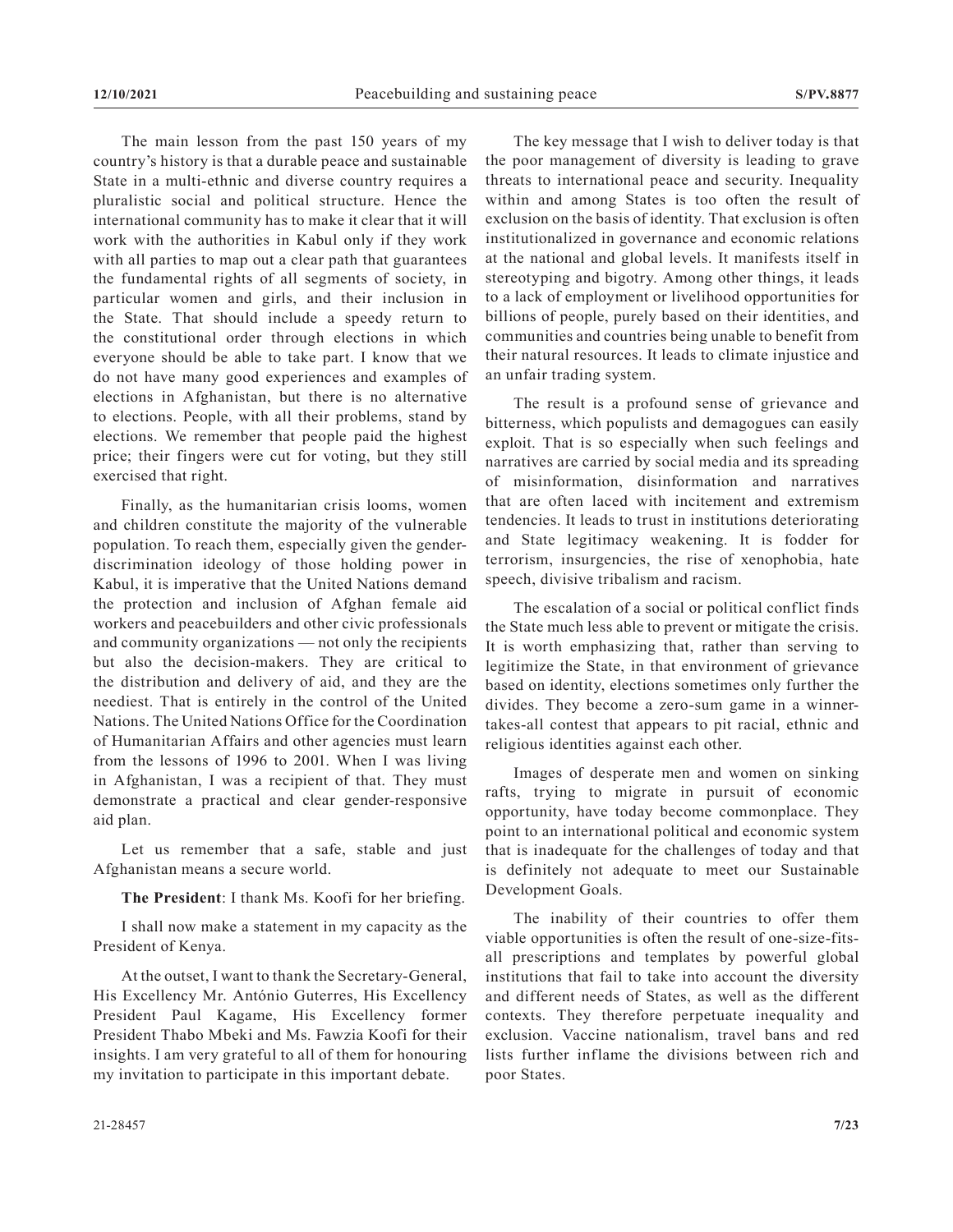Those are manifestations of the inability to deal with a diverse world. They are major factors in most conflict situations of which the Security Council is more often than not seized. We need to deal with that. That requires that we accept that there is a need to change our national and global economic and governance systems to manage diversity more effectively. A necessary start is to restructure global cooperation and governance so that they truly accord to the principle that all peoples and countries are of equal worth. We also need to change how we embrace diversity at the national and local levels.

The State must be seen, and indeed act, as a leading protector of national unity and cohesion. That means that, as a core duty, it must embrace respect for difference. If the State is to demonstrate such a characteristic, the political leaders who lead it will need to emerge from a new politics of cohesion. In deeply divided countries, as a start, individual leaders can demonstrate that, although they may have deep political differences, they can unite for the sake of the nation.

I am proud that Kenya demonstrated that approach when, in early 2018, Kenya was facing dangerous politics of division. Political differences were increasingly being communicated by politicians as ethnic rivalry and exclusion. It was therefore not acceptable to continue on that path if we were indeed to build the prosperous and secure Kenya for which our people yearn.

On 8 March of the same year, I had a handshake with the leader of the opposition. We did it to make the point to all Kenyans that our country's cohesion and unity were far greater than our political rivalry. That handshake created a powerful surge of hope in Kenyans. Tempers cooled, and we remembered that we were part of a Kenyan family and not defined by our political rivalry. It became clear that we were fellow citizens, without regard to ethnicity or regional differences, and that we shared a common interest in peace.

The handshake was more than a political gesture; it was a political innovation that proposed to insert the safety, unity and prosperity of Kenya at the core of our politics. We sought to build those safety rails into how the State is structured and works through a national conversation. Kenya will continue to build and protect its unity. I hope that we sustain it and that other countries come to a similar conclusion. Our States would then be good at preventing conflict and would be exporters of stability and security to our neighbours.

It is against that backdrop that I chose today's topic to inform our debate. I want to offer a few recommendations that I consider essential in the management of diversity, which supports State-building and sustainable peace.

First, we should place safety rails on political competition in all States, democratic or not. That can be achieved by incentivizing a political culture that does not endanger national cohesion through exploiting identity to divide and create enmity among citizens.

Second, we need to undertake thorough reviews of our international institutions to consider whether they are fit for purpose in building a more inclusive world and managing diversity better, particularly in times of crisis, such as the coronavirus disease pandemic.

Third, we need to accelerate Security Council reform. The membership of the Council lacks transparency and inclusion.

Fourth, the twenty-sixth Conference of the Parties to the United Nations Framework Convention on Climate Change, to be held in Glasgow next month, will be an opportunity to ensure that climate-change adaptation commitments are aimed at accelerating development, investment and job creation, particularly in the developing world. Climate adaptation must offer a clear and viable path to green industrialization for Africa and the Global South.

Fifth, States should be offered every assistance to develop internal mechanisms for national dialogue and reconciliation. They should establish early-warning systems to avert conflicts and human suffering.

Sixth, the United Nations, regional organizations and development partners should focus on State capacity-building that delivers competence, as opposed to the exclusive focus on good governance as a set of normative standards.

Seventh, the United Nations and its peacebuilding initiatives should include diversity management as a component of peacebuilding and State stabilization.

Eighth, we should initiate a collaborative approach among States, the United Nations system and social media companies to combat hate speech and incitement. That can include an agreed global code of conduct by companies and the development of earlywarning tools to detect escalation trends and facilitate pre-emptive measures.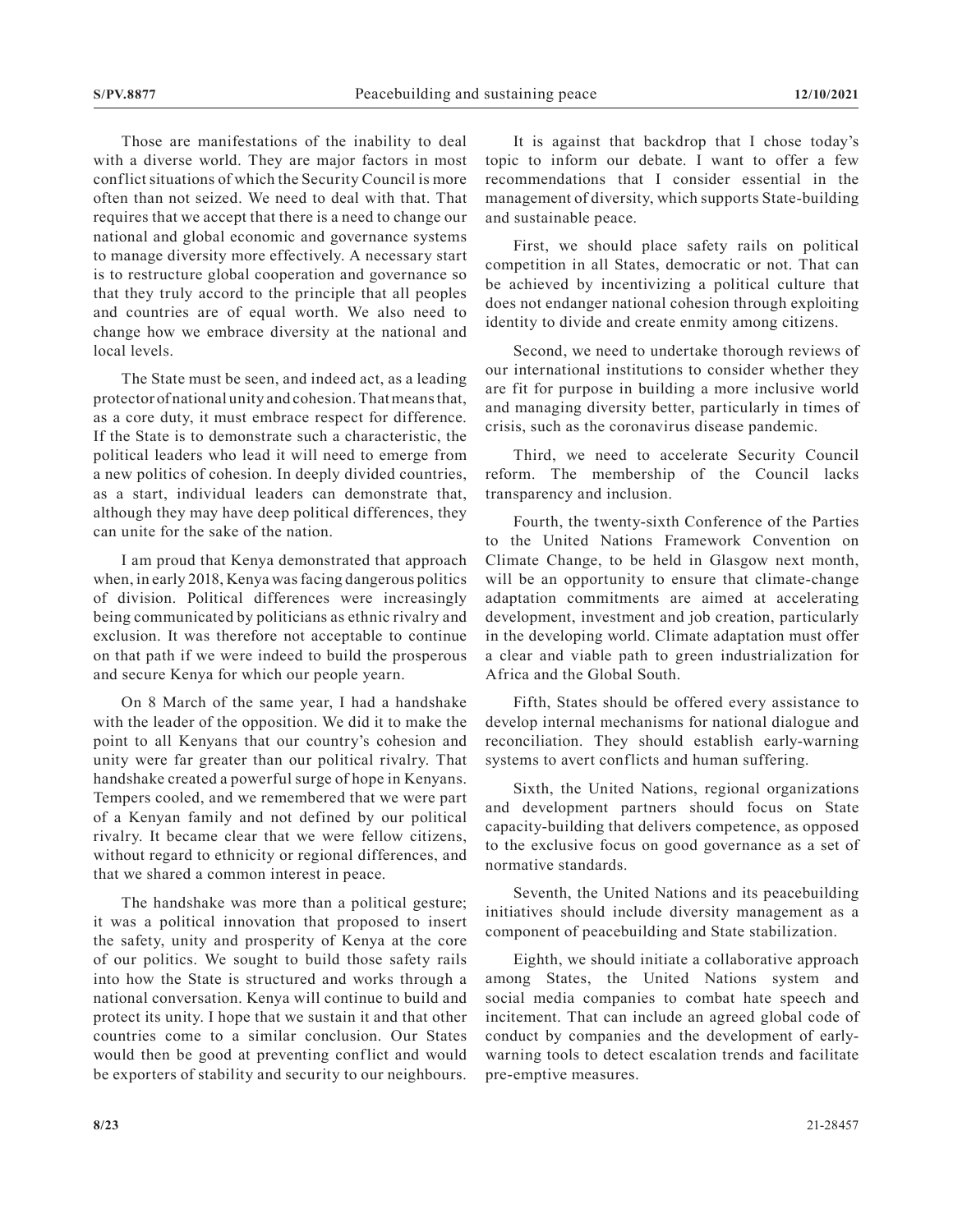I hope that those insights and recommendations will be embraced by the Security Council and the United Nations.

I now resume my functions as President of the Council.

I shall now give the floor to those members of the Council who wish to make statements.

I call on the Permanent Representative of the United States and Member of President Biden's Cabinet

**Mrs. Thomas-Greenfield** (United States of America): I thank you, Mr. President, for presiding over this meeting today and for the important message you just delivered to us. I would also like to thank the Secretary-General, President Kagame and President Mbeki for their briefings today. And I would like to thank Ms. Koofi for her message and to highlight the important work that she continues to do to promote peace and security.

I have spent more than half of my life travelling the world as part of my career, and I have experienced and seen racism in every single place that I have been, including in my own country. I bring this up to acknowledge a simple fact — there is no society, no region and no country that does not face division over diversity. Our discussion today on how we can prevent and stop conflict based on identity must acknowledge that. This is a problem that we all share in different ways and that we must all work together to resolve.

For our part, the United States believes in being fully transparent about our shortcomings. We do not claim to be perfect. Instead, we aim every single day to form that more perfect union and to strive for justice in our own country. In June, when the Office of the United Nations High Commissioner for Human Rights released a report on racism and police brutality against Africans and people of African descent (A/HRC/47/53), we not only acknowledged the examination of such cases in the United States but we also issued a standing invitation to the Special Rapporteur on Contemporary Forms of Racism, Racial Discrimination, Xenophobia and Related Intolerance and the Special Rapporteur on Minority Issues to visit the United States. Addressing brutality and advancing racial equity is a core priority of the Biden-Harris Administration. We encourage every community and country to look internally to advance diversity and inclusion, to be fully transparent about those formidable challenges and to work tirelessly to

end racism, sexism, ableism, religious discrimination and xenophobia.

We must also collaborate with the United Nations and others to not only ameliorate conflict but to prevent and address the fundamental sources of conflict. The Secretary-General's *Our Common Agenda* notably and rightfully includes aspects of addressing racism, discrimination and inequality. We need to put in greater protections for all racial, ethnic and religious minorities; people with disabilities; lesbian, gay, bisexual, transgender, queer and intersex people; as well as indigenous people. That is particularly true for the many and burgeoning places where conflict has broken out mainly as a result of identity.

I scarcely need to say that, because we deal with these issues almost on a weekly basis here at the Security Council. In situations most vulnerable to this type of threat, regional and subregional organizations should take a more comprehensive approach, including through prevention, peacekeeping, peacemaking, peacebuilding and counter-terrorism. All of us must work together to promote human rights, democracy and the rule of law, especially here in the Security Council.

The Peacebuilding Commission has an important convening role to play in this work and helps mobilize attention and commitment to international peacebuilding efforts. Strong local partnerships and international cooperation are critical elements in fostering stability and resilience, particularly in fragile States.

The women and peace and security agenda has a vital role to play here too. Women make the world more peaceful and should be empowered to meaningfully participate in those efforts. Without women, we will not achieve the progress that we seek.

The stated causes of those conflicts are myriad, but the root causes are often the same — inequality, discrimination, fear, hatred. Social media may amplify those forces; they create an echo chamber and fuel much of the disinformation that causes extreme hatred. But, ultimately, the root causes are nothing new. They are the same root causes that have always driven racial, ethnic, regional, partisan and religious conflict. Working together, we can take away the power of those divisive forces, not by shying away from diversity and inclusion but by embracing them.

That is why I champion people-to-people diplomacy. When one meets someone in person and is are able to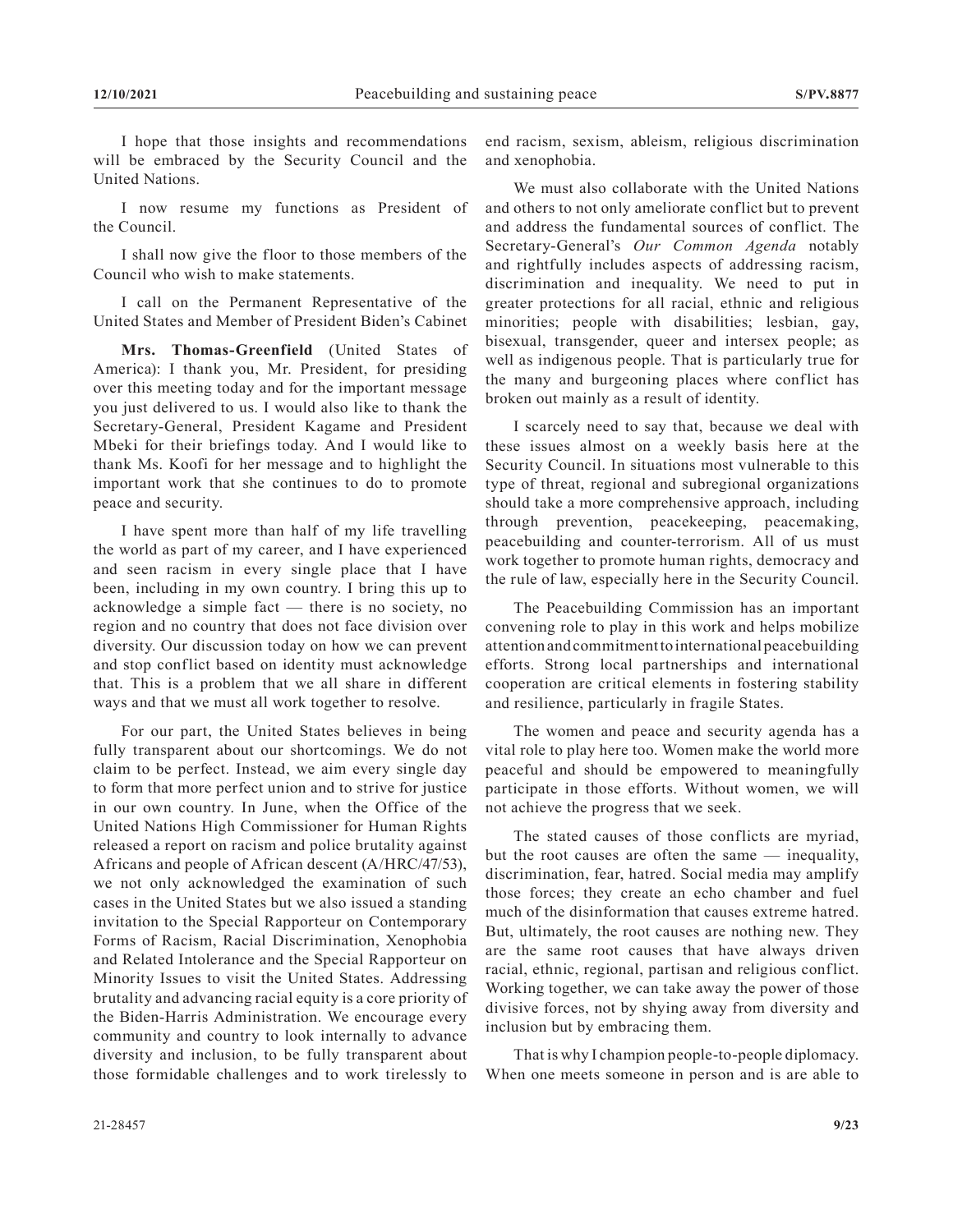look at them face to face and hear about their goals and their dreams, hatred is harder. Now I am not naïve; not everyone lets hate in their hearts disappear easily. But many people die because of that hatred. I believe fundamentally, to my core, that embracing diversity and celebrating one's identity and the identities of those different from oneself are some of the most effective ways in which we can spread peace and security in the world.

That work has great urgency, and we must use the extraordinary power of our example to demonstrate our unwavering commitment to inclusion. Together let us work to promote diversity, to prevent conflict, to save lives, to build a more peaceful world.

**The President**: I call on the Minister of State for External Affairs and Minister of State for Parliamentary Affairs of India.

**Mr. Muraleedharan** (India): Let me begin by conveying the best wishes and greetings of my Prime Minister to His Excellency the President of the Republic of Kenya, Uhuru Kenyatta, on Kenya's historic presidency of the Security Council.

It is indeed a singular privilege to represent my Prime Minister, Shri Narendra Modi, at this important high-level debate on a topic that is extremely important and pertinent to the global south, particularly countries in Africa.

I would like to thank His Excellency Secretary-General António Guterres; His Excellency Mr. Paul Kagame, President of Rwanda; His Excellency Mr. Thabo Mbeki, former President of South Africa; and Ms. Fawzia Koofi, First Woman Deputy Speaker of the Parliament of Afghanistan, for enriching this open debate with their insights.

The countries facing conflicts or emerging from them face multiple challenges on their path to peacebuilding and sustaining peace. Those are related to factors causative of the conflict and primarily involve ethnicity, race and religion, which are dominant identity markers in society.

In addition, societies also encounter political, social and economic factors that play a determining role in how countries successfully emerge and move forward in addressing those fundamental challenges of State-building. History has shown that those challenges are not limited to Africa or the developing world. Even the developed world, at some points in history, faced

such challenges, including through extremely violent transitions, before eventually emerging successful.

India's own context offers a unique manifestation of unity in diversity, where, in spite of the convulsions caused by the partition, we still came together as one to form a democratic, pluralistic and inclusive society with our Constitution as the basic bedrock of our polity.

Consequently, if one were to talk about embracing diversity and inclusion, India has much to offer on how diversity of identities, whether ethnic, regional, religious, linguistic or other, can come together and live as one nation — the common thread binding us being the identity of being an Indian first and all other things later. That is what the Father of our Nation, Mahatma Gandhi, taught us, and that is what we follow in letter and spirit. We believe in the ethos of tolerance and understanding, practicing the age-old ethos of Vasudhaiva Kutumbakam — that is, the whole world is one family. That is relevant everywhere, including to post-conflict societies, for the human race to reach its fullest potential.

In a globalized, liberalized and interlinked world, post-conflict State-building has faced increasing societal expectations in terms of political space and socioeconomic development, gender equality and human rights. As a result, State-building has become more complicated. Building peace and sustaining the same, therefore, is proving more complex than ending the conflict. That is even more evident in the context of the developing world.

At the same time, we have several successful examples where countries have managed to overcome post-conflict challenges. Those include South Africa, with its transition from apartheid to a free and open society; Côte d'Ivoire, Liberia, Sierra Leone, Rwanda and Burundi, each of which has been an example of a successful transition of post-conflict State-building; and South Sudan, where we are witnessing the transition.

Those societies are diverse and have managed to sustain peace through an inclusive approach by setting examples for similar States to emulate. We also have several other examples, including in South Asia, where diversity has always been the hallmark of societies. The political leadership of respective countries respecting universal values of peace, truth and compassion have contributed immensely to State-building.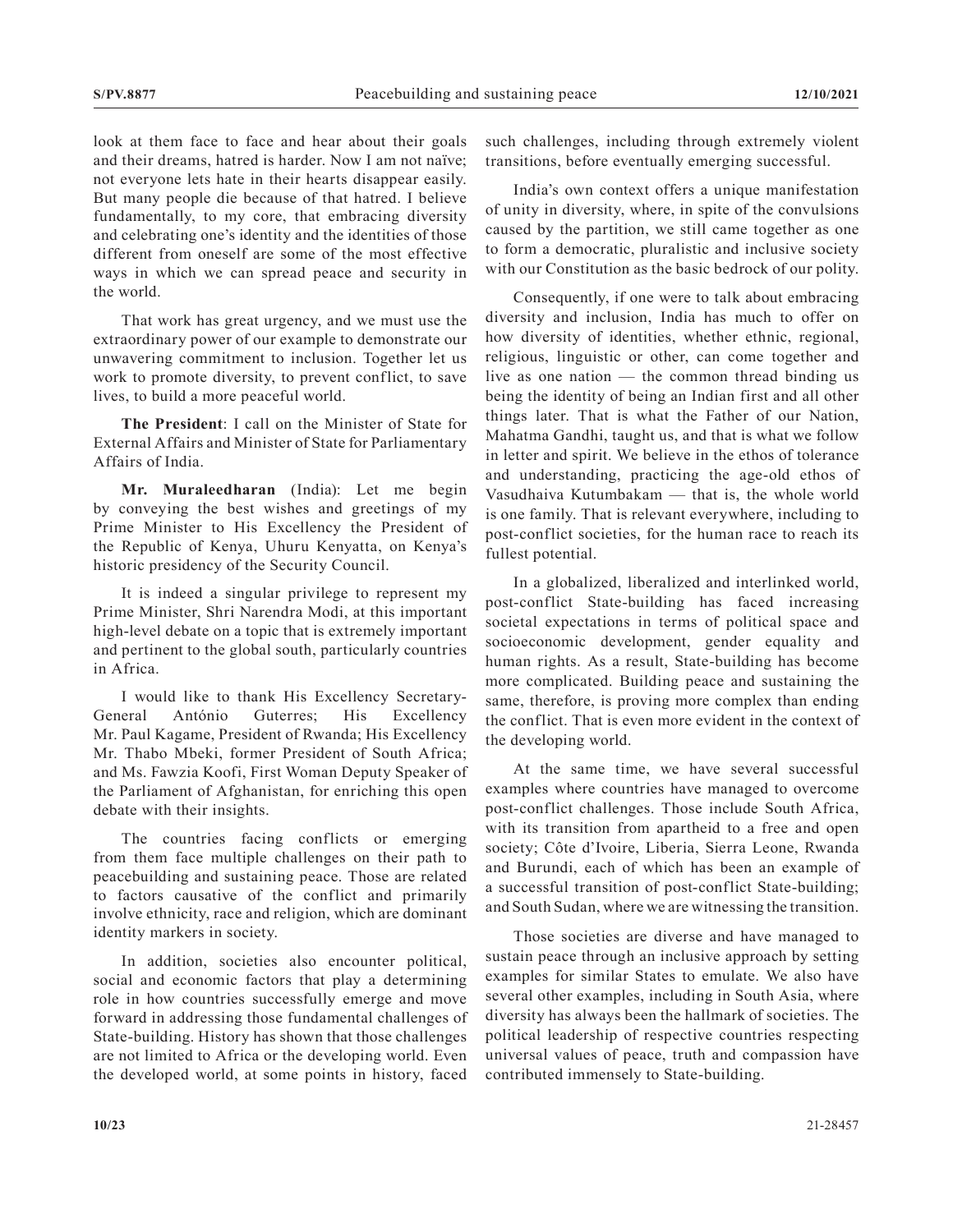When we deal with countries coming out of conflict and going into peacebuilding, putting in place a strong legal framework as well as building credible institutions based on solid principles is critical. That will also ensure that diversity is protected and inclusivity fostered. We need to encourage donor countries that are contributing generously to peacebuilding in Africa and other regions to ensure that those countries coming out of conflict are able to put in place an enduring framework that withstands the test of time.

The challenge will always be to make a trade-off between the immediate and the long term. We believe that the United Nations system as a whole should work closely with Member States and regional organizations, in line with their national requirements and needs, and not advocate the imposition of ideas or solutions from outside.

Terrorism is a clear manifestation of how forces inimical to unity and diversity can seek to destroy the social cohesion and democratic fabric of countries by, inter alia, fomenting disaffection, hatred and violence. The increasing spread of terrorism in Africa is a matter of serious concern. What is even more unfortunate is that those terrorist forces and groups are receiving encouragement from Member States that seek to divide communities by legitimizing terrorist activities.

The United Nations Global Counter-Terrorism Strategy has clearly reinforced yet again that terrorism cannot be justified on any grounds and that no country should provide an excuse for such activities. It is equally important that United Nations organizations take the Strategy as a template and not give any encouragement or excuse, even indirectly, to the efforts of Member States to justify terrorism in any way.

With regard to religious identities, we are witnessing how Member States are facing newer forms of religious phobia. While we have condemned anti-Semitism, Islamophobia and Christianophobia, we fail to recognize that there are more virulent forms of religious phobias emerging and taking root, including anti-Hindu, anti-Buddhist and anti-Sikh phobias.

In our own neighbourhood and elsewhere, we have seen the destruction of temples, the glorification of breaking idols in temples, the violation of gurdwara premises, the massacre of Sikh pilgrims in gurdwaras and the destruction of the Bamyan Buddhas and other religious iconic sites. Our inability to even acknowledge those atrocities and phobias only gives those forces

encouragement that phobias against some religions are more acceptable than those against others. If we choose to be selective about criticizing such phobias or ignoring them, we do so at our own peril.

It is now time to look at peacebuilding in the broader context in a more focused manner, especially in the context of the coronavirus disease pandemic, which is threatening to erode the gains we have made over the years. The 2020 review of the United Nations peacebuilding architecture that was concluded last year has given us a new set of twin resolutions on peacebuilding and sustaining peace (resolution 2558 (2020) and General Assembly resolution 75/201). We appreciate that, as part of its 2020 to 2024 strategy, the Peace Building Fund has put forth a comprehensive scenario covering a horizon of five years.

We heard earlier the remarks by Ms. Koofi. The change in authority in Kabul was neither done through negotiations nor inclusive. We have consistently called for a broad-based, inclusive process that involves the representation of all segments of the Afghan population. The expectations of the international community with regard to Afghanistan, including on combating terrorism, are set out clearly in resolution 2593 (2021). It is important that commitments made in that regard be respected and adhered to.

India has always played a constructive and significant role in the context of peacebuilding through its extensive development partnership with developing countries, particularly in Africa and Asia and with leastdeveloped countries, landlocked developing countries and small island developing States. India continues bilaterally to assist countries in post-conflict situations by providing substantial grants and soft loans.

Apart from focusing on infrastructure — especially housing, education and health, connectivity, providing livelihoods to those impacted by conflict, especially in agriculture, and projects at the grass-roots level, which directly impact the lives of people — India also provides extensive education, training and capacitybuilding, including vocational training and information technology, focusing particularly on youth. We will continue to be a pillar of strength for all developing countries in their transition to development, progress and prosperity.

**Mr. Aougi** (Niger) (*spoke in French*): I would like to thank His Excellency Mr. Paul Kagame, Mr. António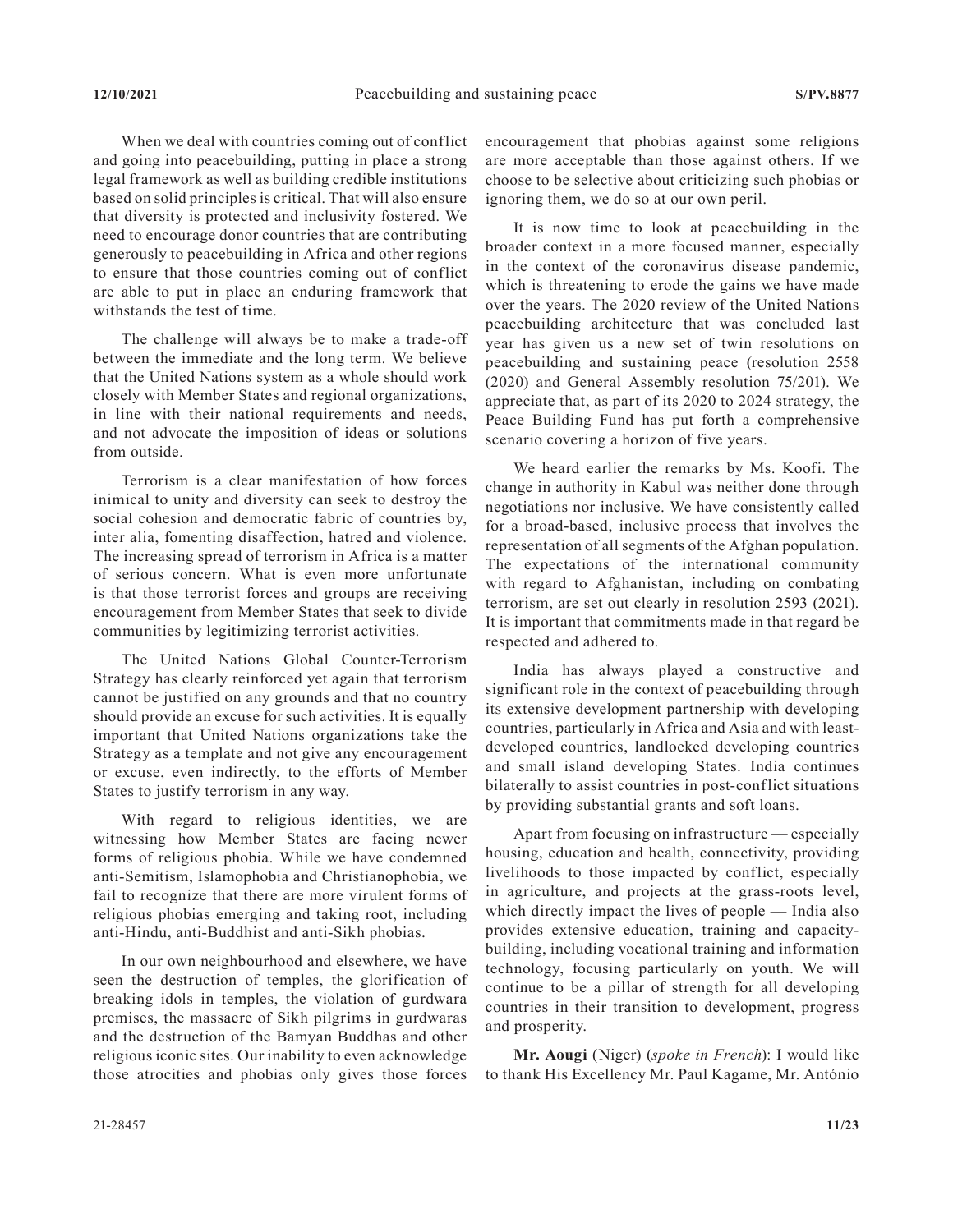Guterres and Mr. Mbeki for their briefings. I also thank Ms. Fawzia Koofi for her contribution.

We know, Mr. President, how important the theme of this open debate is to you, given the recent history of your country, which went through difficult times in the aftermath of the 2007 elections. But fortunately, thanks to the upsurge in patriotism and dialogue among Kenyans themselves, your country was able to overcome those challenges in its commitment to building a united and prosperous nation, which serves as a model in a region that is facing several challenges to its stability.

Whether we are discussing Afghanistan, Bosnia and Herzegovina, Mali or Syria, managing diversity remains today a challenge to the stability and viability of the modern State. That statement is even more selfevident today in Africa, where State borders were arbitrarily drawn by the former colonial Powers, which brought together diverse groups under a then new central national authority and system of governance. Henceforth, the viability and political stability of those new entities depended on the ability of the rulers to accommodate ethnic, racial and tribal sensitivities in a political system capable of providing citizens with a sense of belonging and participation in the political and economic governance of their nation.

The recent political history of our continent has shown us that, where such a balance has been lacking, the failure to address legitimate claims relating to identity, politics and the economy has led to internal strife, which has taken the form of rebellions, civil wars, coups d'état and, even worse, genocide. Even today, in tandem with the effects of the coronavirus disease pandemic and the misuse of new information technologies, the issue of diversity management remains a serious problem with the rise of xenophobia, racism and the stigmatization of minorities, in particular owing to the propagation of misinformation and hate speech through social media.

In order to overcome the challenges related to the management of their diversity and build domestic peace, our States must resolutely commit to establishing an inclusive political and economic governance system that guarantees the participation of all national groups in the management of the State within a democratic framework. In drawing lessons from its past experience in the political and security spheres, my country, the Niger, has resolutely committed itself to establishing and consolidating its democratic institutions to provide all its sons and daughters an opportunity to participate

in the political and economic life of the country. The Niger is pleased to take this opportunity to commend itself on the first peaceful political transition, which, this year, saw the transfer of power between two democratically elected Presidents.

Furthermore, in relying on its past experience in managing internal conflicts, dating back 1995, the Niger established the High Authority for Peacebuilding in order to ensure the follow-up of and addressing the root causes of conflict in a sustainable manner. Through its activities, the High Authority, the goal of which is to promote dialogue among national communities and promote inclusiveness and community participation in political and economic life, has contributed to strengthening cohesion and national unity at the community and local levels.

In conclusion, my delegation continues to believe that, in order to overcome the challenges of managing diversity, we must necessarily adopt policies adapted to every specific national context. It is also imperative that such ethnic, religious and tribal fault lines cease being used as instruments of incitement by politicians and other influencers to achieve their selfish ends.

Although such crises are often internal in nature, they have repercussions on immediate neighbours — and sometimes even beyond. Accordingly, we should acknowledge the extremely constructive role played by regional organizations such as the African Union, the Intergovernmental Authority on Development, the Economic Community of West African States and other similar regional organizations in providing their good offices to help their members achieve national reconciliation and lasting peace. The intervention of the international community, which is embodied by the United Nations, in internal conflicts must be used only as a last resort.

**Dame Barbara Woodward** (United Kingdom): I thank you, President Kenyatta, for convening this important and timely debate. The United Kingdom values our close cooperation with Kenya on the issues brought to the Security Council. I would also like to thank our briefers for sharing their experience and distilling it into insightful comments for us today.

Today's topic is a pressing one. Economic pressures, a global pandemic and climate change have put unprecedented strain on the social contract that holds States together. The United Kingdom believes in open societies. We value human rights, inclusion,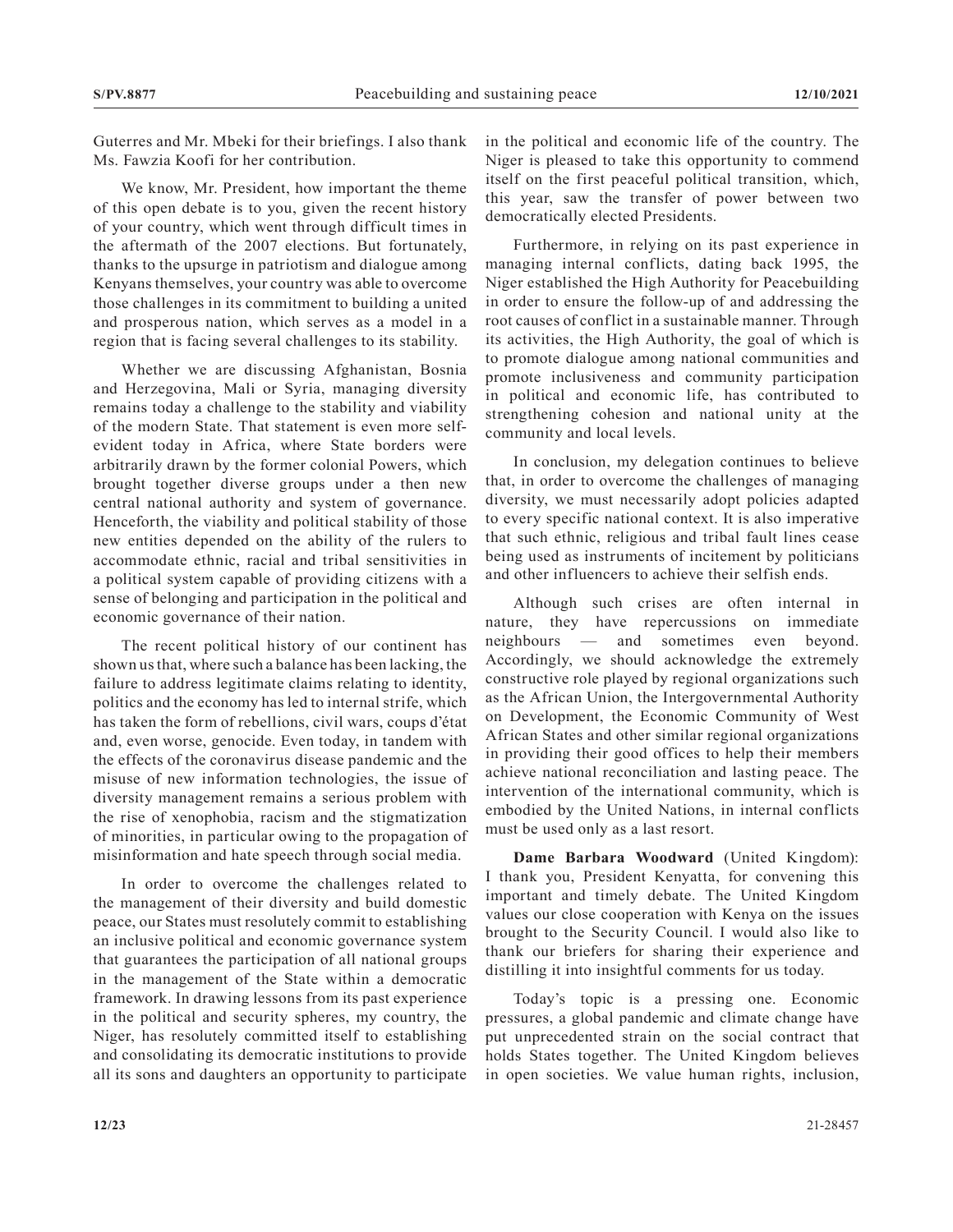gender equality and free expression. Open societies respect identities and differences as integral aspects of community, and not as forces for division. Our experience is that societies are stronger and more stable when we embrace diversity. But history has also shown us what happens when identity is weaponized — from Bosnia to Rwanda.

I want to support this important debate by offering three thoughts: first, why the Council should be concerned when identity is used to stoke conflict; secondly, why inclusivity matters for peacebuilding; and thirdly, how to advance the use of United Nations peacebuilding tools more fully.

First, we know the danger of identity-based incitement. It marginalizes already vulnerable populations, fuels extremism, manifests in human rights violations and sparks war. The Council, with its responsibility for peace and security, has an obligation to call it out and to end the protection of States that choose to ignore warning signs.

In Myanmar, the exclusion of the Rohingya population has escalated into systematic violence and forced displacement. In Ethiopia, identity politics and hate speech are dividing communities, exacerbating a conflict that has already pushed 400,000 people into famine. Therefore, the Council should not stand by as violence escalates. We should heed the warnings of humanitarians on the ground.

Secondly, inclusion is central to peacebuilding and makes States more resilient to shocks. As we heard so clearly from our speakers today on the lessons of Rwanda and the situation in Afghanistan, peace processes that include the warring parties, civil society actors and women's groups strengthen national ownership.

Thirdly, as other speakers mentioned, the United Nations has a range of tools to support countries that are struggling with identity-based violence and are committed to pursuing peace. In United Nations peace operations, human rights monitoring is a critical earlywarning function. United Nations political leaders, mediators and advisers facilitate inclusive peace processes to build sustainable peace. The Peacebuilding Commission supports countries grappling with their peacebuilding challenges, while the Peacebuilding Fund — to which the United Kingdom remains a major donor — provides catalytic funding to encourage those efforts.

But as you said, President Kenyatta, the system can do a better job of getting ahead of threats to peace. Peace and development are mutually reinforcing, and many of the tools to build sustainable peace are found in the United Nations development system. We urge the development system to embed peacebuilding approaches now in order to avert humanitarian crises later.

In conclusion, identity does not need to be a source of violence, but a source of pride. By supporting diversity, we can build stronger national and international bonds and open, resilient and prosperous societies.

**Mr. De Rivière** (France) (*spoke in French*): I welcome your presence among us here today, Sir, and I thank you for bringing us together to debate such a pertinent topic. I also thank the Secretary-General for his participation.

Conflicts often thrive by exploiting differences between peoples. Since 1957, the European project has shown that, through political will, exchanges between peoples, cooperation and solidarity, we can act to ensure that those differences strengthen peace instead. It is first and foremost through political discourse that peace is built, hence why I welcome the participation of both a former and a current Head of State, namely, His Excellency Mr. Thabo Mbeki and His Excellency Mr. Paul Kagame, respectively. Both have taken the necessary actions in their countries to reconcile and rebuild.

Preserving diversity helps to prevent conflicts. For France, the fight against all forms of discrimination must be part of a universal and indivisible approach that is based on the equality of all individuals, without distinction. France condemns all violations of human rights, violence and persecution committed against individuals, in particular in relation to their origins, religion, beliefs, sexual orientation or gender identity, whether true or assumed. That is why France supports, for example, the fund to support victims of ethnic and religious violence in the Middle East. That fund has already supported approximately 100 projects in Iraq, Lebanon, Jordan and Syria.

Secondly, conflict resolution requires inclusive political processes. In the Sahel, terrorist groups use differences to stir up hatred between communities. France, in conjunction with the United Nations, the European Union and its other partners, encourages reconciliation processes and the restoration of State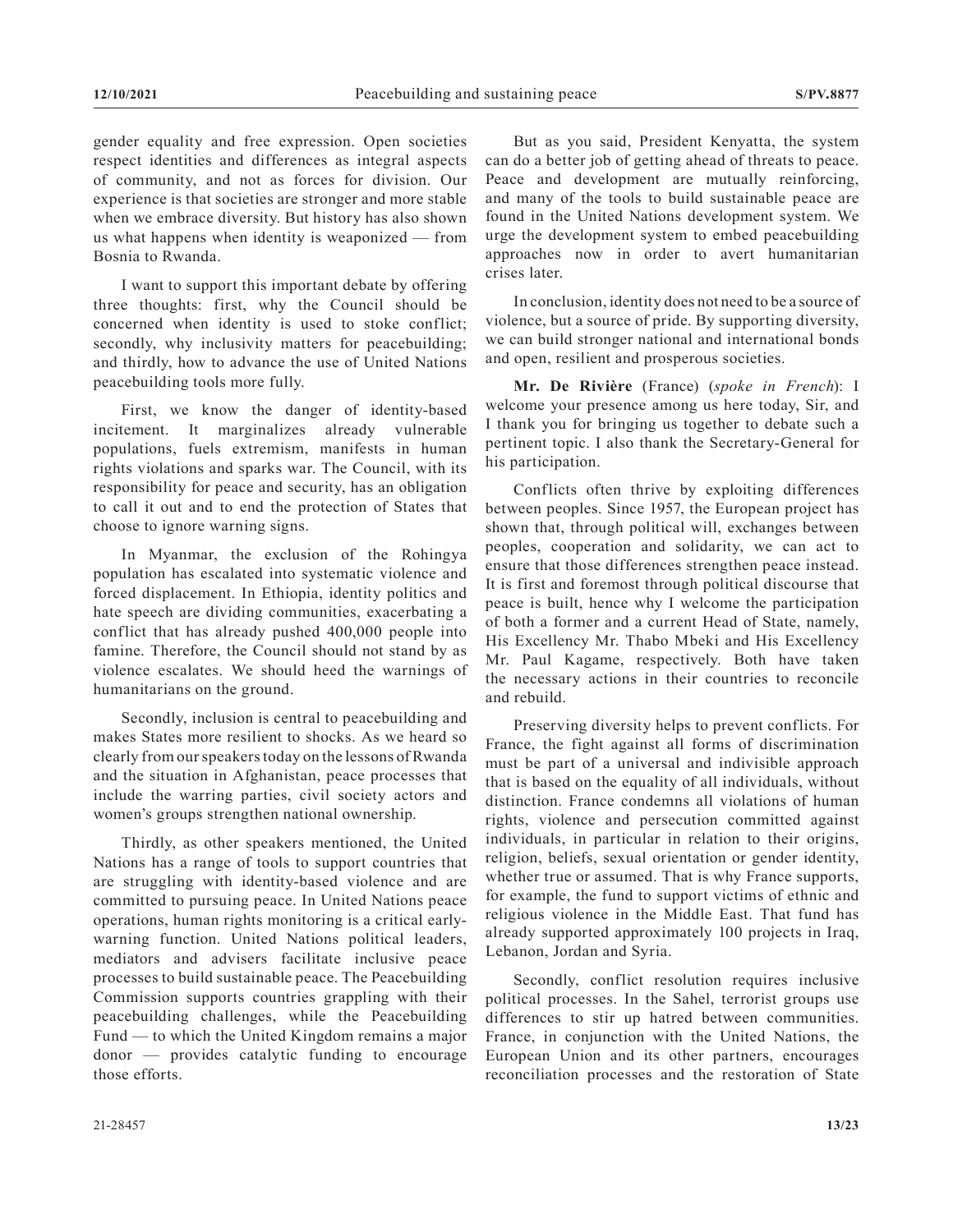authority, particularly in peripheral areas, in order to guarantee lasting peace and equal rights for all components of those societies. Education must be at the heart of those efforts.

In the Horn of Africa, we call on the Ethiopian Prime Minister to launch an inclusive national dialogue without delay in accordance with his commitments.

The inclusion of all segments of society, in particular women and young people, must be at the heart of peace processes. In that respect, we welcome the presence of Ms. Fawzia Koofi and recall that the substantial participation of women is non-negotiable in Afghanistan and elsewhere.

At the Generation Equality Forum, which was held in Paris in late June and jointly organized with UN-Women and Mexico, we launched a monitoring and accountability mechanism for the women and peace and security agenda known as the Women, Peace and Security and Humanitarian Action Compact. The universal implementation of the women and peace and security agenda is a priority in our diplomacy, and the publication of our third national action plan illustrates that commitment.

Finally, peacebuilding can succeed only if diversity is also preserved. That is the responsibility of every State, and France is doing its utmost to play its part in that regard. That is the meaning of the approach taken by France for a shared historical understanding of the Tutsi genocide. That is the meaning of our commitment to ensure that no one suspected of genocide crimes can escape justice.

In Iraq, France welcomes national efforts to rebuild the country after the abuses committed by Da'esh, while paying special attention to minorities. This has recently been reflected in the law on Yezidi survivors, the historic visit of the Pope and the joint work with UNESCO to "revive the spirit" of Mosul. On 29 August in Mosul, President Macron announced concrete commitments in the fields of heritage and education to support the reconstruction of the governorate for the benefit of all parts of Iraqi society. The United Nations can further assist national efforts. The Peacebuilding Fund should continue to support accountability and the fight against impunity. It is already doing so in the Democratic Republic of the Congo, for example, through its Peace, Justice, Reconciliation and Reconstruction programme in Central Kasai. The Fund will continue to receive support from France, which

has quadrupled its contributions in 2021. France will continue to do its utmost to make diversity a factor for peace.

**Mr. De la Fuente Ramírez** (Mexico) (*spoke in Spanish*): I thank Kenyan President Uhuru Kenyatta for convening today's debate on the links between peacebuilding, sustainable peace and diversity, as well as Secretary-General António Guterres, Rwandan President Paul Kagame, former South African President Thabo Mbeki and Ms. Fawzia Koofi for their informative briefings.

Risks and threats to international peace and security are multidimensional and inextricably linked to economic and social development challenges. A 2018 study by the United Nations and the World Bank showed that violent conflict had reached its highest levels in 30 years. It is projected that, by 2030, two thirds of people living in extreme poverty will be living in countries affected by fragility, conflict and violence. Exclusion, inequality, systemic discrimination, misinformation and hate speech fuel cycles of violence that in extreme cases lead to crimes against humanity and the outbreak of internal armed conflicts with risks that transcend borders. Religious or ethnic tensions have been the cause of regrettable and notorious genocides. Many of the situations with which the Security Council is concerned share similar causes.

Other factors, such as the coronavirus disease pandemic, climate change, food insecurity, technological transformations that increase exclusion, supremacism, an irresponsible arms trade and extreme poverty, exacerbate conditions conducive to violence and conflict. National or ethnic, religious and linguistic minorities, as well as persons in vulnerable situations, such as persons with disabilities, lesbian, gay, bisexual, transgender and intersex persons, migrants, refugees and internally displaced persons, indigenous peoples, and women and children, are often the groups most affected by exclusion and cycles of violence and conflict. It is therefore necessary to create a culture of coexistence that values diversity and in which everyone feels included.

It is essential to address the spectrum of root causes of conflict with a preventive approach, sensitive to the situations of the most vulnerable people. In this regard, I would like to highlight four points. First, the 2030 Agenda for Sustainable Development and sustaining peace are essential elements for long-term prevention.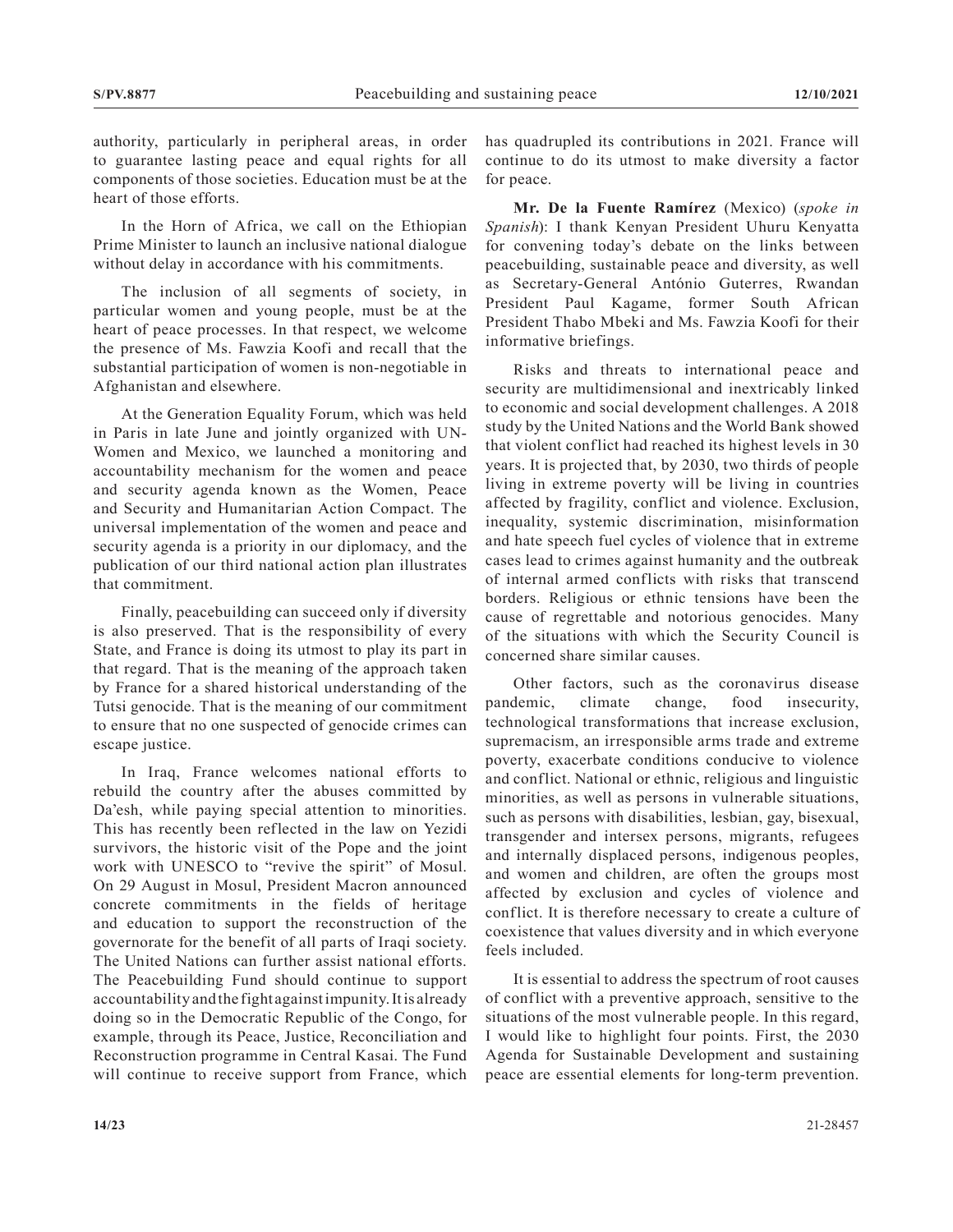Lasting peace is ensured by building more resilient societies, based on strong institutions, respect for human rights, gender equality, inclusion and diversity.

Secondly, early-warning mechanisms play a key role in identifying risks and triggers. We must continue to strengthen such mechanisms, with particular sensitivity in identifying aggravating causes for the marginalized and most vulnerable groups. It is important to see capacities for effective conflict-prevention action through the lens of inclusion. Preventive diplomacy needs better instruments. The report recently submitted by the Secretary-General entitled *Our Common Agenda* is one of them.

Thirdly, the full and effective participation of women, youth and civil society in prevention work is essential. Resolution 2475 (2019), for example, provides the basis for including persons with disabilities in conflict prevention and peacebuilding, while resolution 1325 (2000) was a milestone in the recognition of women's full participation in conflict resolution and peace processes.

Fourthly, the Security Council must strengthen dialogue with the other main bodies of the United Nations, namely, the General Assembly and Economic and Social Council, as well as with the Human Rights Council and the Peacebuilding Commission, specifically to prevent development challenges and human rights violations from becoming a threat to international peace and security. Waiting to see happen is too late.

Mexico firmly believes in sustainable peace as the central axis on which the architecture of prevention and peacebuilding must repose. Rebuilding the social fabric is a central element of post-conflict strategies, for peace will only be sustainable and lasting if it is inclusive, and to be inclusive it must recognize diversity.

**Ms. DeShong** (Saint Vincent and the Grenadines): Saint Vincent and the Grenadines commends the Republic of Kenya for convening today's discussion, and we thank our esteemed briefers — Secretary-General Guterres, President Kagame, President Mbeki and Ms. Koofi — for their salient contributions.

At this moment in history, when many intractable conflicts seem to stem from clashes of identity along ethnic, communal and political lines, today's debate is as timely as it is pertinent. Peace and security, at both the community and national levels, are corollary to the social relations through which stable identities of responsible citizenship are moulded. All stakeholders, including women and youth, religious leaders, ethnic and indigenous minorities, elected officials, and representatives from the private sector, academia and across civil society, must therefore be mobilized to build public trust and cultivate social cohesion. That multi-stakeholder approach, centred around diversity and inclusiveness, provides the surest pathway to building stable and resilient societies.

It is axiomatic that peaceful communities founded on the ideals of unity and social solidarity and sustained by a sound socioeconomic basis can be achieved only through comprehensive developmental and reparatory solutions. Those stratagems must address not only the symptoms but also the root causes of conflict and insecurity, including poverty and unemployment; socioeconomic and political marginalization; pervasive hunger and acute food insecurity; a changing climate, widespread environmental degradation and the security risks they produce; and the lasting legacies of underdevelopment and intergenerational trauma felt in the wake of egregious human rights abuses, including the historical crimes of chattel slavery, native genocide and violent colonization, which brought with them a systemic racism that persists to this day.

Those stressors, most evident in vulnerable settings, serve to heighten social and economic inequalities and deepen political divides, both within and between countries. Against the backdrop of the current pandemic, in which those afflictions have been greatly amplified, we must move swiftly — taking bold steps and innovative measures — to promote a common agenda that systematically addresses all those concerns to prevent conflicts and to build and sustain peace.

Greater efforts must be made to advance a whole-ofsystem approach in which all organs and specialized agencies of the United Nations work in tandem to enhance sovereignty, reinforce social contracts and hasten the delivery of the Sustainable Development Goals. To that end, there can be no one-size-fits-all approach. Practical, people-centred, gender-responsive and climate-sensitive solutions must be delivered across the peace and security-development-humanitarian nexus and implemented in line with the particular needs, cultural perspectives and national priorities of all the countries concerned.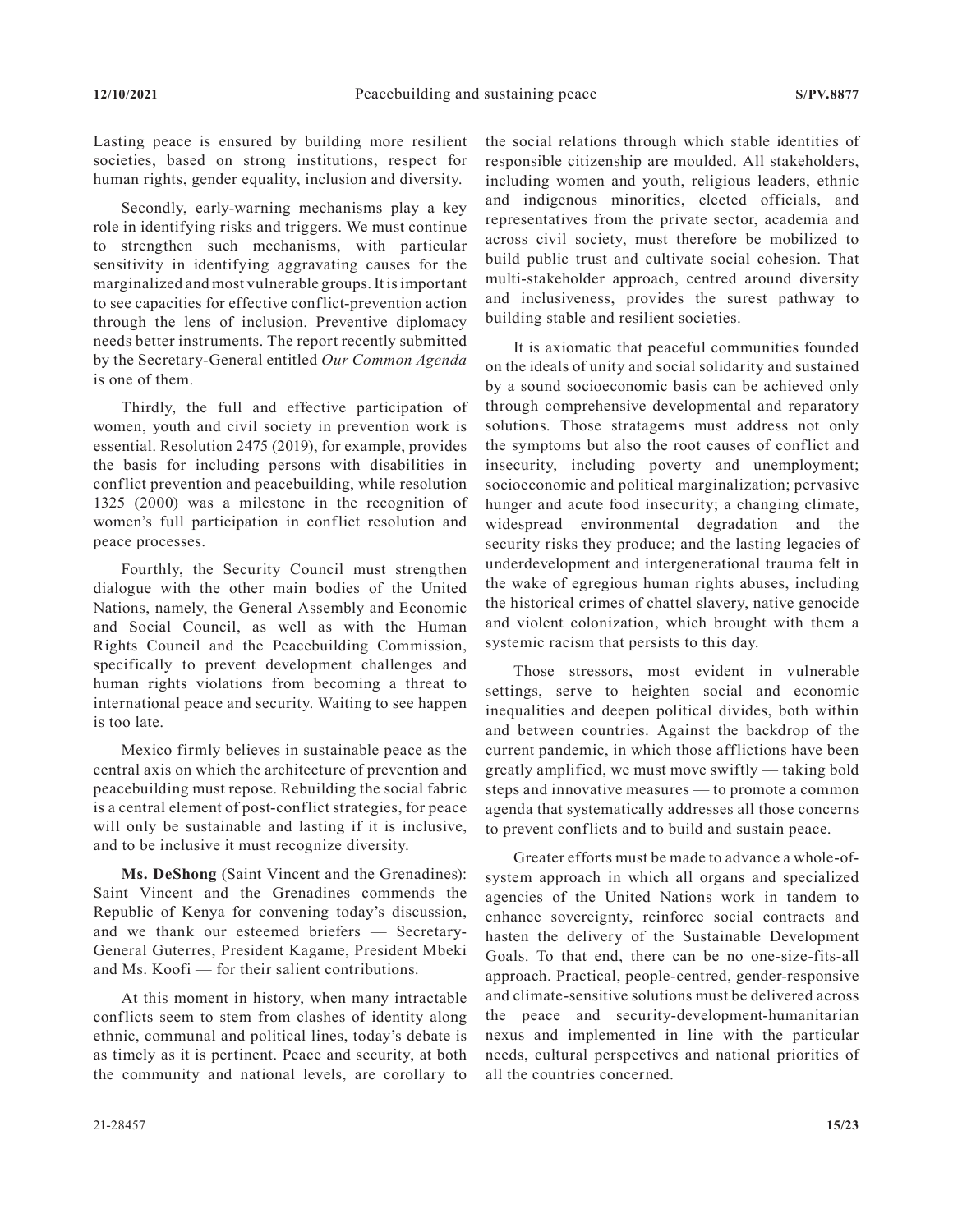Committed stakeholders, particularly the international financial institutions and partners from the global North, should scale up their capacitybuilding and overseas development assistance initiatives. Focused and coordinated multilateral action on contemporary security risks, such as terrorism, cybercrime, the coronavirus disease and climate change, should be pragmatically and extensively pursued. Certainly, those emergent issues have already become battlegrounds of disinformation, misinformation and hate speech, serving to erode State-building processes along the way.

Saint Vincent and the Grenadines welcomes the complementary role of the Peacebuilding Commission through its bridging, advisory and convening platforms to foster comprehensive multistakeholder approaches to peacebuilding. It is crucial that those efforts be intensified to foment social cohesion and strengthen national peacebuilding processes. Robust measures to ensure adequate, predictable and sustained financing for peacebuilding remain an urgent priority.

As we continue this struggle for global peace, those challenges related to diversity must form part of both the analysis and the prescription in all contexts. Furthermore, conflict-prevention and postconflict peacebuilding must always be conducted in line with the principles of international law and with special consideration for the demographic diversity, cultural sensitivities and the material circumstances of development in each country.

**Mr. Dang** (Viet Nam): At the outset, I would like to thank Kenya for convening this open debate and to express our appreciation to the Secretary-General for his valuable remarks. We also thank President Kagame, President Mbeki and Ms. Koofi for their insightful presentations.

Rather than separating us from one another, diversity should bring us collective strength. In multi-religious and multi-ethnic countries, diversity with inclusion could provide tangible benefits, while embracing one another's uniqueness and inspiring innovation. In contrast, diversity without inclusion could lead to tensions, social riots and even violence and conflicts through incitement, hate speech, fake news and misinformation. That fact endangers State-building and the peacebuilding process. Against that background, we wish to highlight the following points.

First, strong emphasis must be placed on conflict prevention, and the primary responsibility for conflict prevention rests with States. In that connection, the root causes and the intertwined issues of poverty, inequality and justice, intolerance, discrimination and incitement of violence must be addressed as early as possible to defuse tensions.

Furthermore, States need to focus on an effective preventive strategy, which requires a comprehensive approach encompassing both short-term and long-term political, diplomatic, humanitarian, developmental and institutional measures. In those processes, the role of the United Nations and the international community is to support national efforts for conflict prevention and capacity-building.

My second point concerns the importance of meaningful inclusion. States should take steps to build national reconciliation and unity through inclusive dialogue and mediation with the participation of all stakeholders, including women, youth, elders and vulnerable groups. That will help foster unity, tolerance and cooperation at all levels so as to narrow the gap among peoples of different ethnic, religious and cultural backgrounds.

Thirdly, with regard to enforcement, the needs of all segments of society should be taken into account in the development of legal frameworks, policies and mechanisms at all levels, especially at local levels. In that process, Governments should focus their actions on fostering sustainable development, eradicating poverty and inequality, ensuring transparent and accountable governance and the rule of law and promoting a culture of peace and non-violence.

Last but not least, international cooperation is essential. States should broaden and deepen all spheres of cooperation with the United Nations, regional and subregional organizations for peacebuilding in the immediate aftermath of conflicts, including from countries in transition or with relevant experience in post-conflict peacebuilding. In particular, attention to resource mobilization and capacity-building for the countries concerned is vital for peacebuilding efforts.

We also wish to stress the need for more coordinated. coherent and integrated peacebuilding among United Nations missions, United Nations country teams, regional organizations and development actors.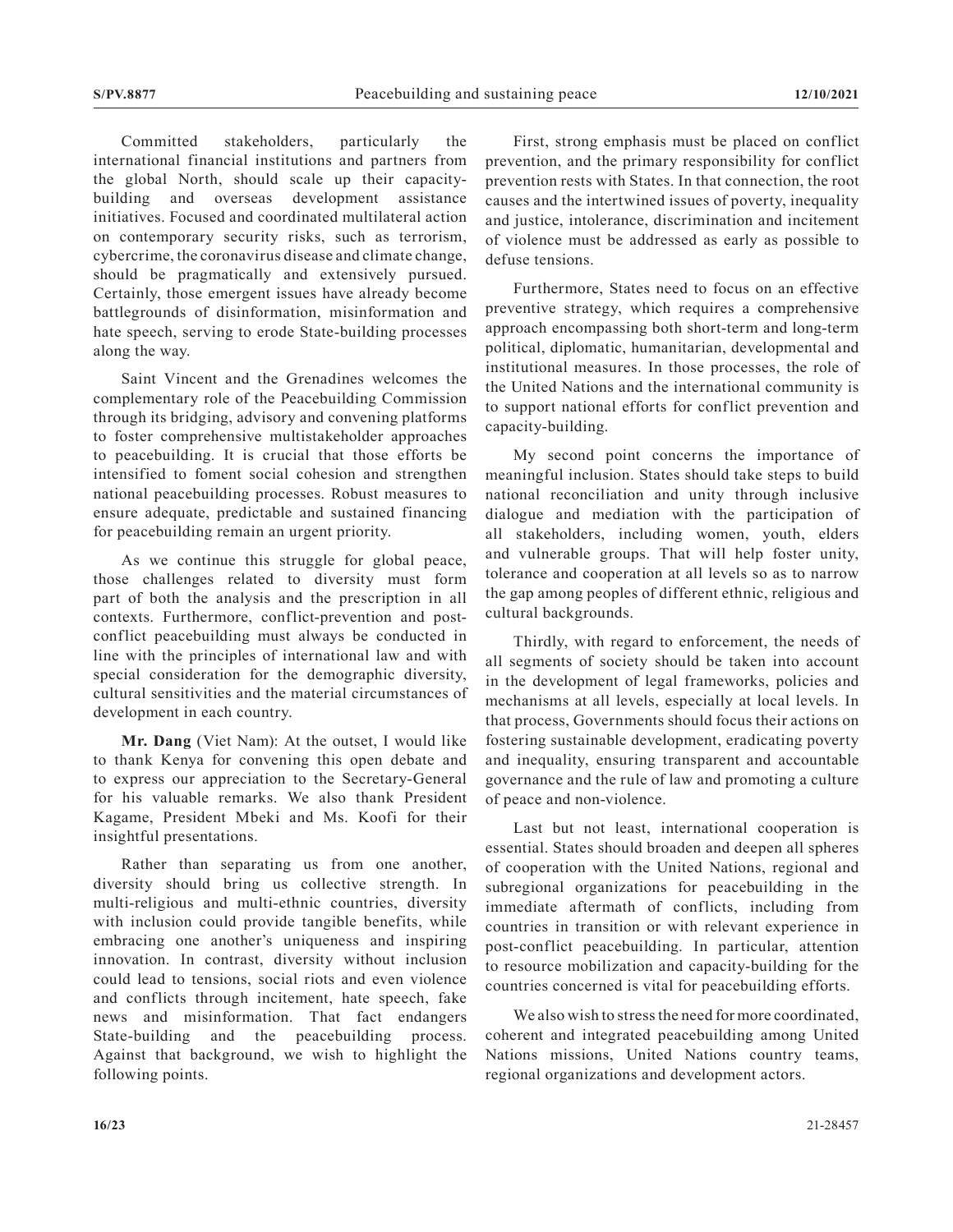In the cooperation process, it is necessary to respect the principles of non-interference in internal affairs, territorial integrity and the political independence of States, in conformity with the principles of the Charter of the United Nations and international law. It is also essential to take into consideration various development levels, historical backgrounds and the particularities of each country.

As a multi-ethnic and multi-religious country, Viet Nam has been doing its utmost to promote equality, unity, tolerance, mutual respect and understanding among our religions and 54 ethnic groups. We acknowledge that each has its unique identity and role in bringing to bear the rich diversity of Viet Nam in the country's sustainable development. Therefore, respect for, and building on, diversity have been the source of our strength, stability and development through all historical periods of the country, be it at war or at peace.

Our achievements in nation-building and development result from building consensus and meeting the needs and interests of our people via regular consultations and dialogue with people from all strata of society, international partners and relevant agencies of the United Nations.

In spite of our great achievements, there remain challenges in ensuring prosperity for our people in practice. In that regard, we look forward to the continued cooperation and support of the international community and United Nations agencies in such efforts.

In conclusion, we are committed to working unanimously towards a world of peace, stability and sustainable development.

**Ms. Juul** (Norway): I would like to thank the Secretary-General, President Kagame and His Excellency Mr. Mbeki for their thoughtprovoking briefings.

I also thank Ms. Koofi for her words. She rightly highlighted that, in Afghanistan, neither the parties nor the international actors supporting the process were previously able to achieve the equal and meaningful participation of women or build the necessary foundation for an inclusive political solution. We must learn from that. We must reinforce the voices of Afghan women fighting to influence their future. Without that, there will be no stability or prosperity in Afghanistan and no sustainable peace.

However, we regret that the High Commissioner for Human Rights was not able to brief us today. She and her Office have such a valuable contribution to make on this issue.

We thank you, Mr. President, for putting this issue on our agenda and for your participation and wise words and recommendations on this pertinent topic.

For several decades, Norway has been engaged in peace efforts around the world. While all conflicts are of course unique, we have found that there are common lessons on the importance of inclusivity in peace and reconciliation. We would like to contribute three lessons learned to our discussions here today.

First, inclusive political settlements and institutions are key to sustaining peace. For example, ensuring inclusivity and participation can mitigate the likelihood of actors exploiting the frustration of marginalized groups. That means that we must design processes and mechanisms with the inclusion of all, taking into consideration different cultures, races, ethnicities, languages, religions and, in particular, women's meaningful participation at all levels and in all phases of peace processes.

The second lesson is the importance of talking to all relevant actors to resolve conflict. We have experienced that engagement with non-State armed actors can be necessary to resolve conflicts. Engagement builds trust and promotes a better understanding of underlying interests. We saw that methodology bear fruit through our engagement with the Palestine Liberation Organization in the Middle East more than 30 years ago, the Fuerzas Armadas Revolucionarias de Colombia and the Ejército de Liberación Nacional in Colombia and the Maoists in Nepal.

The third lesson is that engagement cannot end when a peace agreement is signed. The implementation phase is when the stamina of the parties is tested and where a long-term commitment by the international community is needed. Maintaining an inclusive character throughout implementation can be especially challenging; yet we know that it pays off.

From our engagement in Colombia, we saw firsthand that the efforts of the parties to establish an inclusive, victim-centred approach led to a more inclusive agreement and implementation mechanisms, enhancing the possibility for sustainable peace.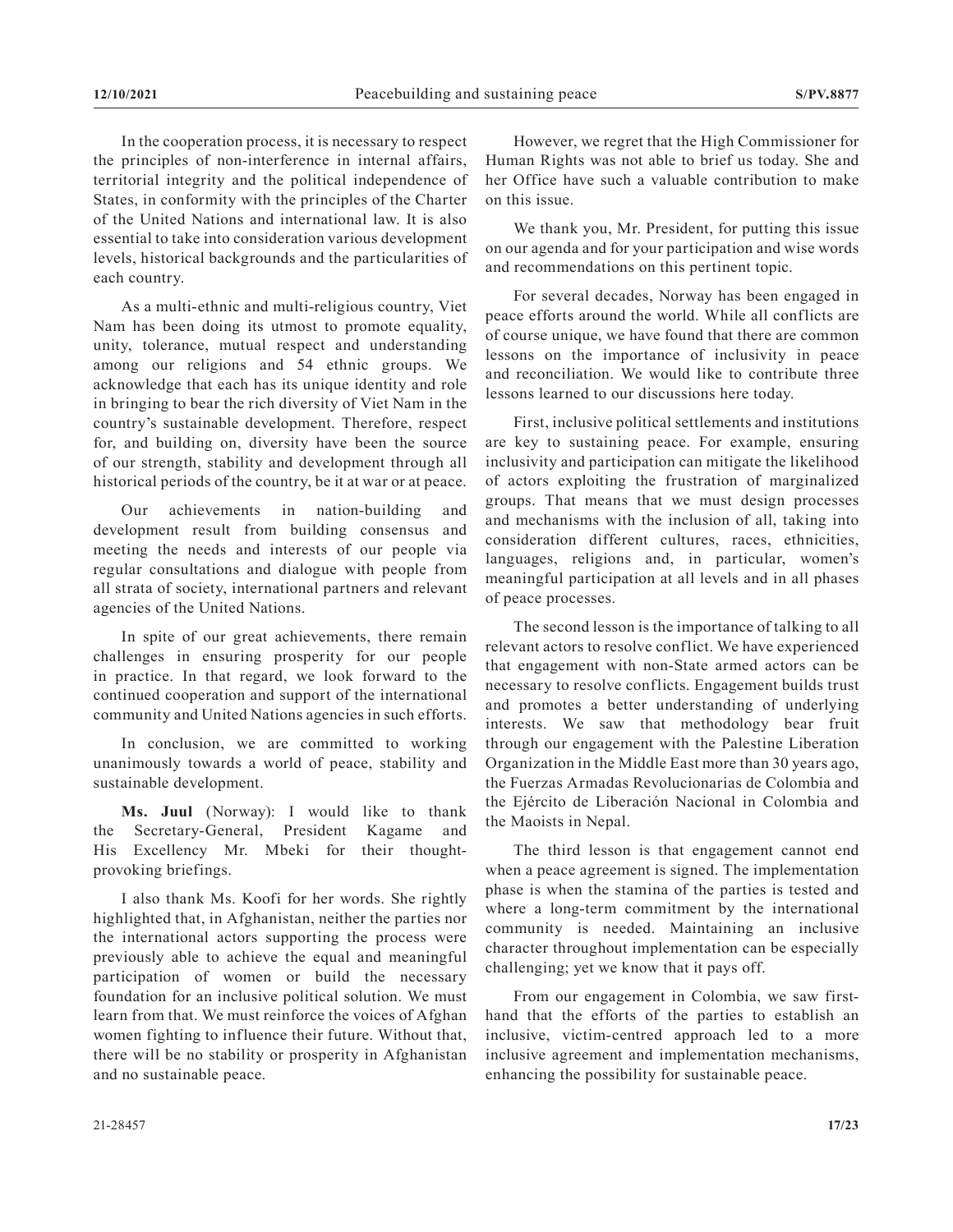We should draw on positive experiences by inclusivity being prioritized, from wherever they come, and use them to enhance our peacebuilding capabilities, especially in the United Nations context, where we can, and must, better utilize the tools that we have. For example, the Peacebuilding Commission is uniquely placed to provide a deeper understanding of how patterns of exclusion and demands for inclusion relate to peacebuilding. We must implement closer collaboration, where the Security Council actively requests, deliberates and draws on the targeted advice and the convening power of the Commission.

Norway also sees the potential for closer cooperation between the United Nations and regional and subregional organizations, such as the African Union and the regional economic communities, in preventive diplomacy and building sustainable peace.

In conclusion, we would like to highlight that, in order for such an approach to be successful, inclusion must not be about tallying who is or is not at the negotiating table. It is instead about creating opportunities for people with a stake in sustaining peace to shape it. That is a central component in strengthening a society's resilience against violence and armed conflict and why the Security Council needs to be more engaged in those efforts

**Mr. Ladeb** (Tunisia) (*spoke in Arabic*): At the outset, I would like to thank Kenya for organizing this meeting on this important topic of sustaining peace, diversity and State-building. I would also like to thank His Excellency President Uhuru Kenyatta for presiding over our meeting and for his briefing, which included important proposals. I also thank the Secretary-General, His Excellency Mr. António Guterres, Their Excellencies President Paul Kagame and former President Thabo Mbeki for their briefings. My thanks also go to Ms. Fauzia Koofi for her intervention, which included important ideas.

Although the causes of conflicts are numerous, many of them, especially those that erupt within a country, are usually the most complex. They are related in one way or another to the issue of pluralism and identityrelated ethnic, religious, sectarian, sexual and cultural diversity, as well as to socioeconomic inequalities, exclusion and marginalization. Such dimensions have continued to become exacerbated, leading not only to fuelling conflicts but also exacerbating their impacts. They clearly affect efforts to achieve, build and sustain peace.

A number of countries succeeded in preventing the issue of identity from becoming a factor of fragility, division and conflict, after going through harsh experiences. Many of the conflicts and instability that exist today in many countries are witnessing major complications, exacerbated by the effects of other factors such as the currents of terrorism and violent extremism that seek to exploit differences on the basis of identity and differences between groups within societies and manifestations of exclusion and marginalization, as well as climatic changes and the repercussions of natural and health pandemics, the latest of which is the coronavirus disease pandemic.

From that point of view, it is important to take the issue of managing diversity in its various dimensions into account in the tracks of conflict resolution, achieving and building peace. Experiences have proven that stability and development in some countries have not been achieved in the post-conflict and peace-building stages due to the persistence of manifestations of differences and disharmony on the basis of identity and the lack of focus when building the State on the concept of a unified, united State for all spectrums of society and its components, on the basis of equality of rights, political participation and socioeconomic development.

Achieving peace and ensuring its sustainability require focusing on supporting the State's ability to contain and manage differences and diversity, promoting the values of dialogue, consultation and equality, rejecting discrimination and exclusion, focusing on shared values, unity of destiny and belonging, and the legal identity of all members of society.

As much as Tunisia values the awareness of the United Nations on such issues, its establishment of the Peacebuilding Commission, its concern for human rights and the comprehensiveness of conflict settlements, we renew our support for its efforts to resolve conflicts, achieve and build peace. We also support its efforts to help countries and peoples concerned to transcend the effects of conflicts.

Tunisia stresses as well the need for more concerted efforts to strengthen early-warning plans and mechanisms, conflict prevention and anticipation through addressing fragility causes and factors linked to social coherence, human rights, identity differences,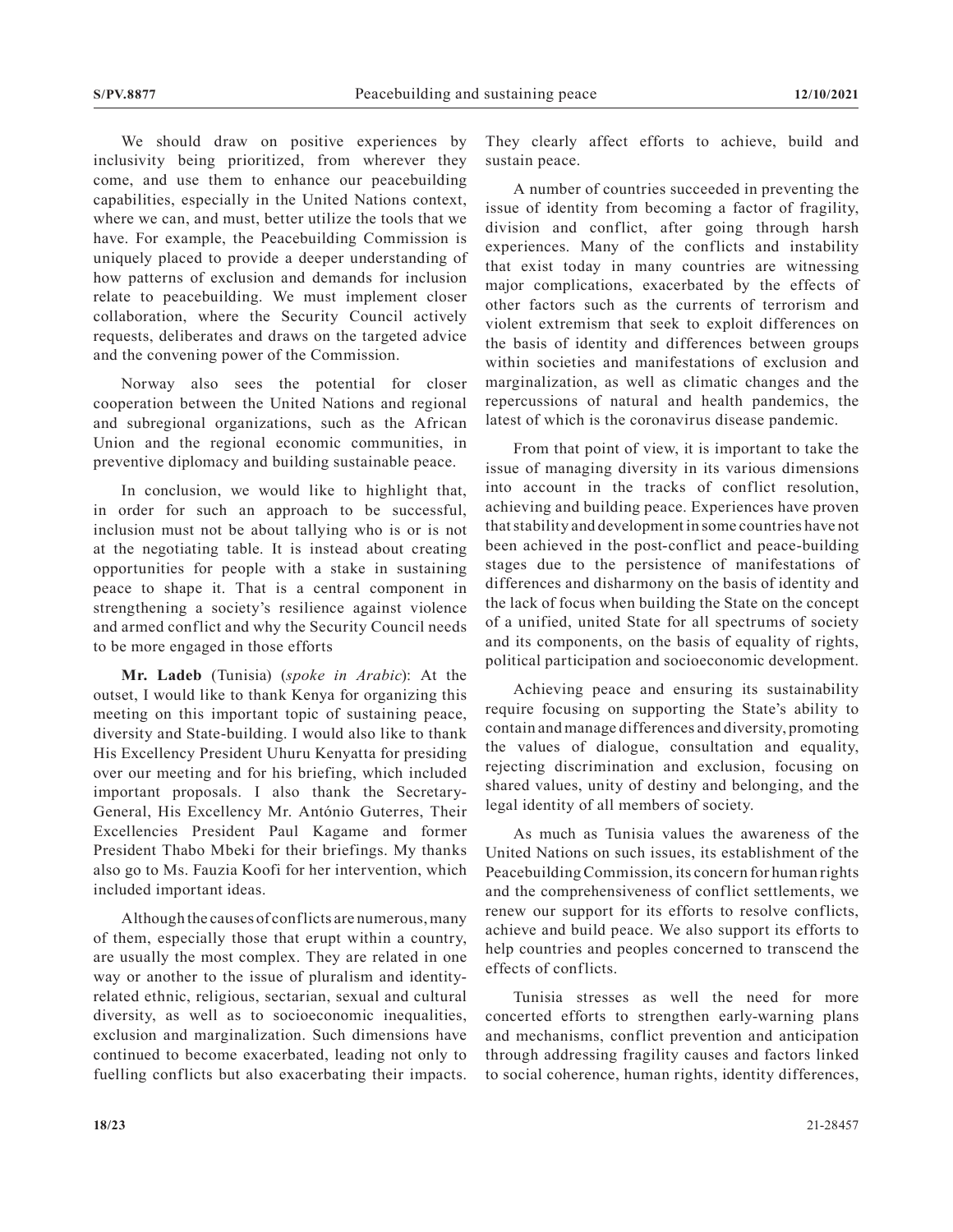manifestations of exclusion and marginalization and the absence or weakness of State authority.

It is also important that United Nations institutions working on conflict prevention, at the forefront of which is the Security Council, focus on achieving and building peace, invest in diversity in race, gender, religion and history in order to consolidate pillars of peace and prevent its use to fuel disagreements and grudges, which can compel some groups to seek other points of reference and opt for the path of violence.

We also call for further partnerships among the United Nations, international, regional and subregional organization, international financial institutions and civil society organizations so as peacebuilding operations encompass sustainability, particularly comprehensive development and capacity-building while promoting the role of State institutions, social cohesion and the active participation of all groups, especially women and youth.

Tunisia will continue to contribute to international peace and security and to make diversity an integrated source of enrichment and peace.

**Mr. Jürgenson** (Estonia): I thank the Kenyan presidency for organizing this open debate today. I extend my warmest welcome to the Secretary-General and His Excellency President Thabo Mbeki and thank them for their insightful briefings. I also thank Ms. Fawzia Koofi on her presentation on the evolving situation in Afghanistan and the important role of women in peacebuilding.

Looking into the role of diversity in peacebuilding can be like opening Pandora's box. The multitude of differences — whether ethnic, religious or political — exacerbate existing economic and social problems. Maintaining stability will be even more difficult if we do not dismantle radicalized identities in time.

In an effort to identify ways to overcome challenges in building peace, the experience of the European community is worth examining. Different cultural, ethnic, religious and political groups have reconciled under the banner of "United in Diversity" — the official motto of the European Union (EU).

As we look forward, new challenges to cooperation are emerging. These fresh tensions are playing out with increasing frequency in cyberspace. Extremist groups use cyberspace to mobilize their followers, while authoritarian States utilize it to extend the State's reach, control and interests within and outside their borders. Attacks on critical infrastructure, manipulation of information, interference in elections all remain a substantial concern.

I reiterate Estonia's position that the efforts at the United Nations play an important role in advancing responsible State behaviour in cyberspace. As a priority, the EU and its member States are committed to promoting a global, free, open, stable and secure cyberspace grounded in existing international law, including human rights law and international humanitarian law.

Respect for diversity does not mean tolerating authoritarian attempts to limit the freedom of expression and suppress other human rights and fundamental freedoms. The promotion and protection of human rights is one of the most efficient means of conflict prevention. Importantly, the notion also entails the important role of women in peacebuilding and respect for gender equality.

We render our full support to the Secretary-General's call to action for human rights. This transformative vision underpins the work of the entire United Nations system. The success of the European experiment is a result of unity, based on these very same notions. Respect for human rights is essential to addressing the broad causes of all complex crises and to building sustainable, safe and peaceful societies.

**Mr. Nebenzia** (Russian Federation) (*spoke in Russian*): We welcome your participation in today's meeting, Mr. President. We would like to thank the President of Rwanda, Paul Kagame, and the former President of the Republic of South Africa, Thabo Mbeki, as well as Ms. Fawzia Koofi, for their briefings. It was especially important for us to hear the opinion of leaders of countries that have gone through difficult conflicts. Their experience and knowledge are invaluable for those who are still in the midst of crisis and are experiencing its consequences and ramifications. We are also grateful to Secretary-General António Guterres for his assessments.

We share the Kenyan presidency's view that there is a link between diversity, State-building and the search for peace. Indeed, many conflicts are associated with religious, ethnic and racial differences and triggered by social inequality.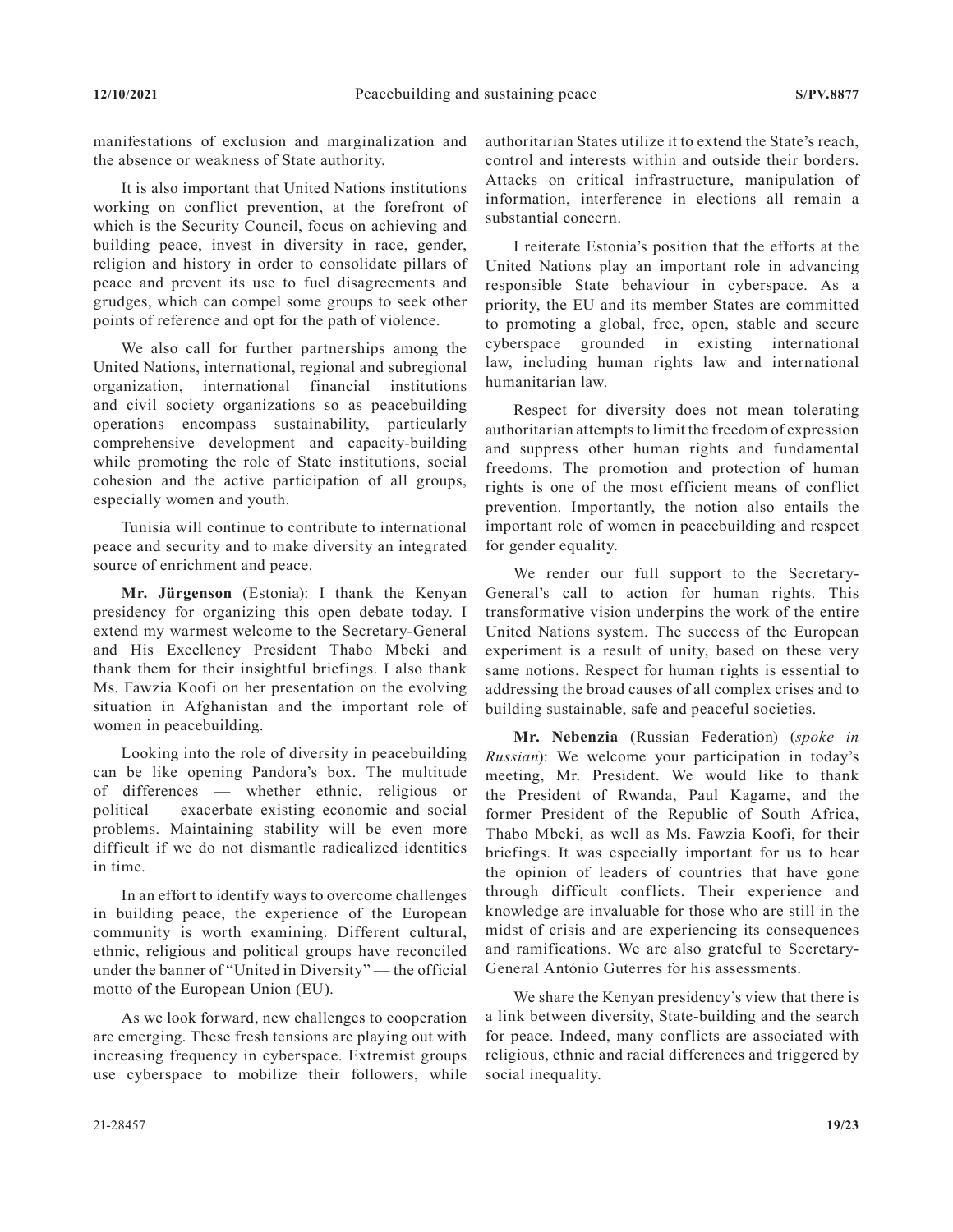Unfortunately, there are still many conflicts raging on the African continent. We believe that there are objective historical reasons for that. As a result of Africa's particularly difficult colonial past, the natural process through which States are normally formed was disrupted. Borders were then drawn arbitrarily, and many peoples were either randomly divided or grouped together into States. That policy, as well as the longterm imposition of languages and customs alien to the local population, could only foster the emergence of interreligious and inter-ethnic conflicts. Some colonial empires deliberately left behind artificial lines of division, hoping to maintain their influence in the spirit of divide-and-conquer policies. That was also accompanied by the continuing economic exploitation of certain regions. In many countries, that did not help create truly cohesive societies or strong States united by a common history and culture, which are key to preventing conflicts and resolving differences.

Unfortunately, today sociopolitical models are being imposed on certain sovereign States. If they show their independence by violating certain rules, then unilateral sanctions, trade wars and even forcible regime change are used. More than once, we have seen situations where elections were designated as one of the criteria for assessing whether a State is moving towards domestic political stability — as if elections in themselves were a panacea. At the same time, many fundamental underlying issues of societal differences have been ignored for years. We also see the opposite, where an illegitimate power transfer in some States elicited no reaction and was even supported.

The concept of transitional justice has also been shown to be ineffective. Often, special courts only exacerbate existing differences by enshrining the victory of one side over another in a conflict and help settle political scores. Sometimes they are even used by foreign States as a means of intervening in the internal affairs of countries weakened by conflicts.

We are convinced that the establishment of postconflict everyday life should be based on local traditions and features. Sometimes, to ensure sustainable reconciliation, the work of a truth commission is enough. In other places, traditional mechanisms, such as the Gacaca courts in Rwanda, are appropriate. We are convinced that the issues of transitional justice in the work of the Security Council are not a search for a universal formula, but rather specific work with the specificities of each country.

We appreciate the contribution of peacekeeping and political missions, which help ensure peace and stability in conflict-affected States and have broad mandates and billions in resources. They contribute greatly to ending violence, protecting individuals and moving political processes forward, as well as mediation and good offices. However, that cannot substitute for national political decisions and the process of State-building based on a country's own interests and priorities. What is needed is a thoughtout national strategy based on civic patriotism. Every person, regardless of his or her ethnicity or religion, must be first and foremost a citizen of his or her country and be proud of it. No one has the right to put ethnic and religious distinctions above a State's law. But, at the same time, the laws of a country should take into account ethnic and religious characteristics.

We are convinced that respecting history, creating national education programmes, working with youth and devising a national policy aimed at the establishment of a responsible security sector and State institutions is key to building a stable country and society, recognizing their vital responsibilty for ensuring peace and stability. The end result is inevitably a national identity that takes into account the diversity of social groups and cultural and civilizational values, as well as the historic characteristics of a society. It is a lengthy, complicated process but should take place organically, without ready-made formulas being imposed from the outside.

We do not mean to mentor anyone, because Russia itself is a multinational and multi-religious State that has seen difficult periods in its history, and we respect the right of every nation to choose its own development path. We stand ready to share our unique and vast experience of peaceful coexistence among various civilizations, religions and cultures. We support aspirations of States to ensure the well-being and safety of their people through their own efforts, with assistance from their neighbours and regional integration bodies.

We note in particular the efforts made by the African Union and countries on the continent to build an inclusive and diverse African society unified being a part of humankind's common history and culture.

**Ms. Byrne Nason** (Ireland): The quest for peace, our collective effort to save succeeding generations from the scourge of war, is the foundation stone of the United Nations and the mandate of the Security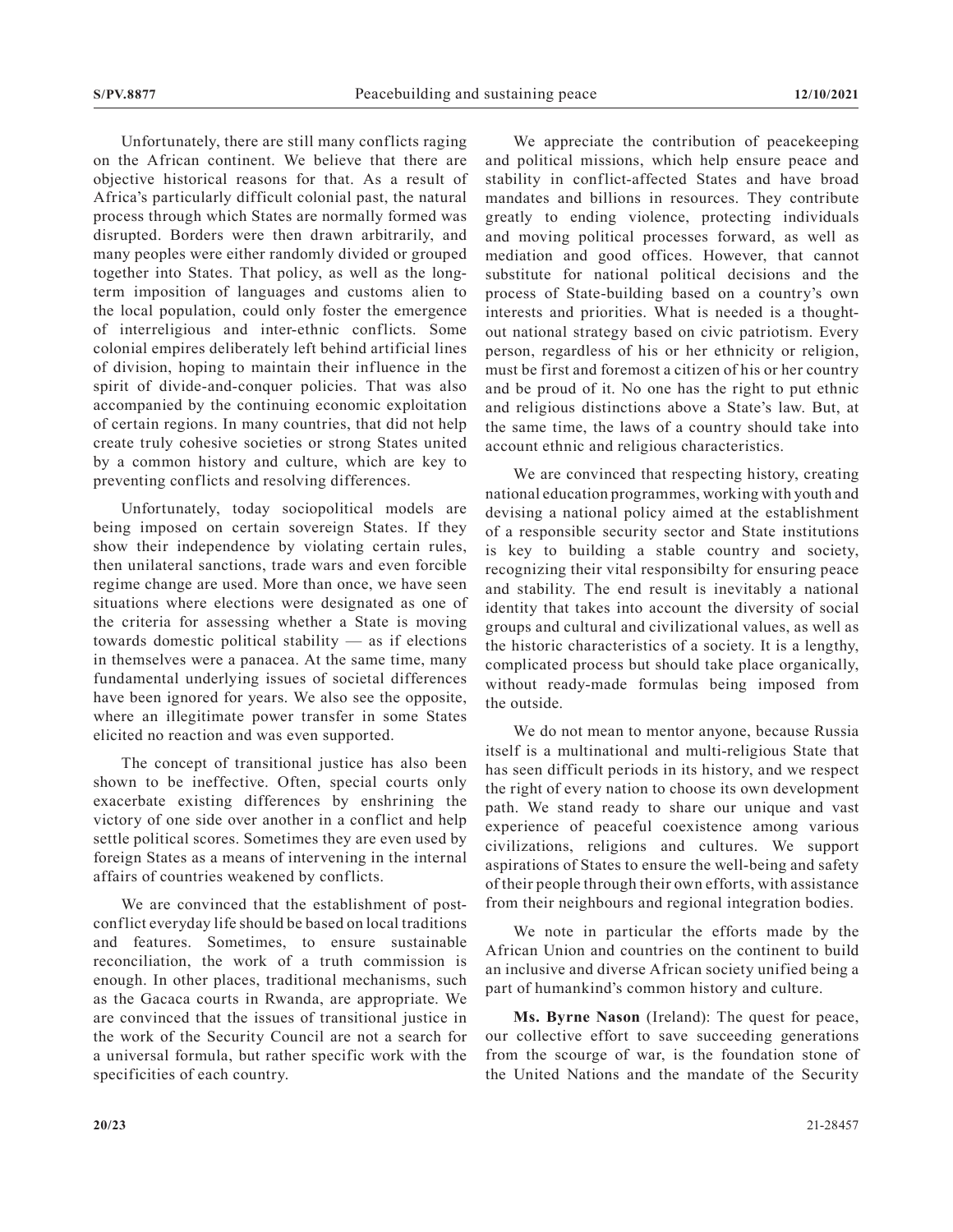Council. Such an enormous responsibility is entrusted to each member of the Council. Every day, millions of vulnerable people look to us around this table for hope. They look to us to set aside our differences and to prevent and end conflict. Our successes are theirs. When we come together, we can help to alleviate immense suffering; we can provide vital support to peace processes. And yes, our actions, our words, can save lives.

This debate gives us not only a welcome opportunity to reflect on those successes, but also time to reflect on our collective failures. It is appropriate that we are joined today by deeply thoughtful briefers. I want to thank the Secretary-General, President Kagame and President Mbeki for their insightful messages. The courageous briefing from Ms. Fawzia Koofi struck a deep chord, and I thank her.

Today I will make three points.

First, as the Council seeks to build and sustain peace, the leitmotif must be the fullest respect for the human rights of all people. Human rights belong to individual human beings in all their diversity. They belong to all persons, regardless of their gender, race, ethnicity, sexual orientation or gender identity; regardless of religion, belief or disability; regardless of whether they are rich or poor; and regardless of where they live on this planet.

Our instinct as humans is to form groups and communities; we carry this identity with us. But, as our briefers have pointed out, too often group identity can become the basis for marginalization, for discrimination and even for abuse. Every woman knows this. The LGBTQI+ community knows this. Ethnic groups, religious groups, racial groups — they know this.

That should not be the case. The late Irish peacemaker John Hume said:

"Difference is the essence of humanity. Difference is an accident of birth, and it should therefore never be the source of hatred or conflict".

In situations on the Council's agenda, people are persecuted because they happen to be members of a certain group. We should strive to resist the creation of the "other" — resist creating hierarchies of humankind. The very worst episodes of human history bear testament to the danger of marginalization and to the dangers of persecution on the basis of group identity.

One thing is clear: difference alone does not cause conflict, nor does homogeneity prevent it. As a Council we must take care to recognize that human rights violations, including on grounds of identity, can be a prelude to and even a driver of conflict.

Secondly, the Council should think about peace not as an event but a process. The Irish poet W.B. Yeats wrote of how "peace comes dropping slow". In Northern Ireland, as elsewhere, the peace we cherish took decades to achieve.

Often it is brave women, women like Fawzia Koofi in Afghanistan, Hala Al-Karib in Sudan and Shukria Dini in Somalia, who reach across community divides to seek peace, as the Northern Ireland Women's Coalition did during our own peace process. The lesson I take from the courage of their example is that the peace we build must be inclusive and based on partnerships. It is critical that we hear from grass-roots women peacebuilders who actually get down and do this work.

Those civil-society voices were a golden thread running through Ireland's presidency of the Council last month. They also bear witness to how in places like Somalia and Myanmar, climate change and extreme weather events are placing pressure on already fragile communities.

The Peacebuilding Commission is an important partner in the Council's quest for sustainable peace. It brings together not only United Nations actors but also local peacebuilders in the field. In the aftermath of conflict, building good governance cannot be a topdown exercise from a conference room here in New York. It has to have its roots on the ground, in local communities and in inclusive decision-making.

My third point is that inclusive peacekeeping transitions are a litmus test for the durability of peace. The moment the Blue Helmets of United Nations peacekeepers leave, a reconfigured United Nations, in cooperation with international actors such as the international financial institutions and regional and subregional organizations, needs to be ready to step up and step in to support and to protect the peace left behind. That is a critical inflection point, particularly when it comes to ensuring that divisions recently healed, including those based on identity, are not reopened.

The Council's unanimous adoption of resolution 2594 (2021) is a recognition of that and a sign that we agree that transitions should be nationally owned and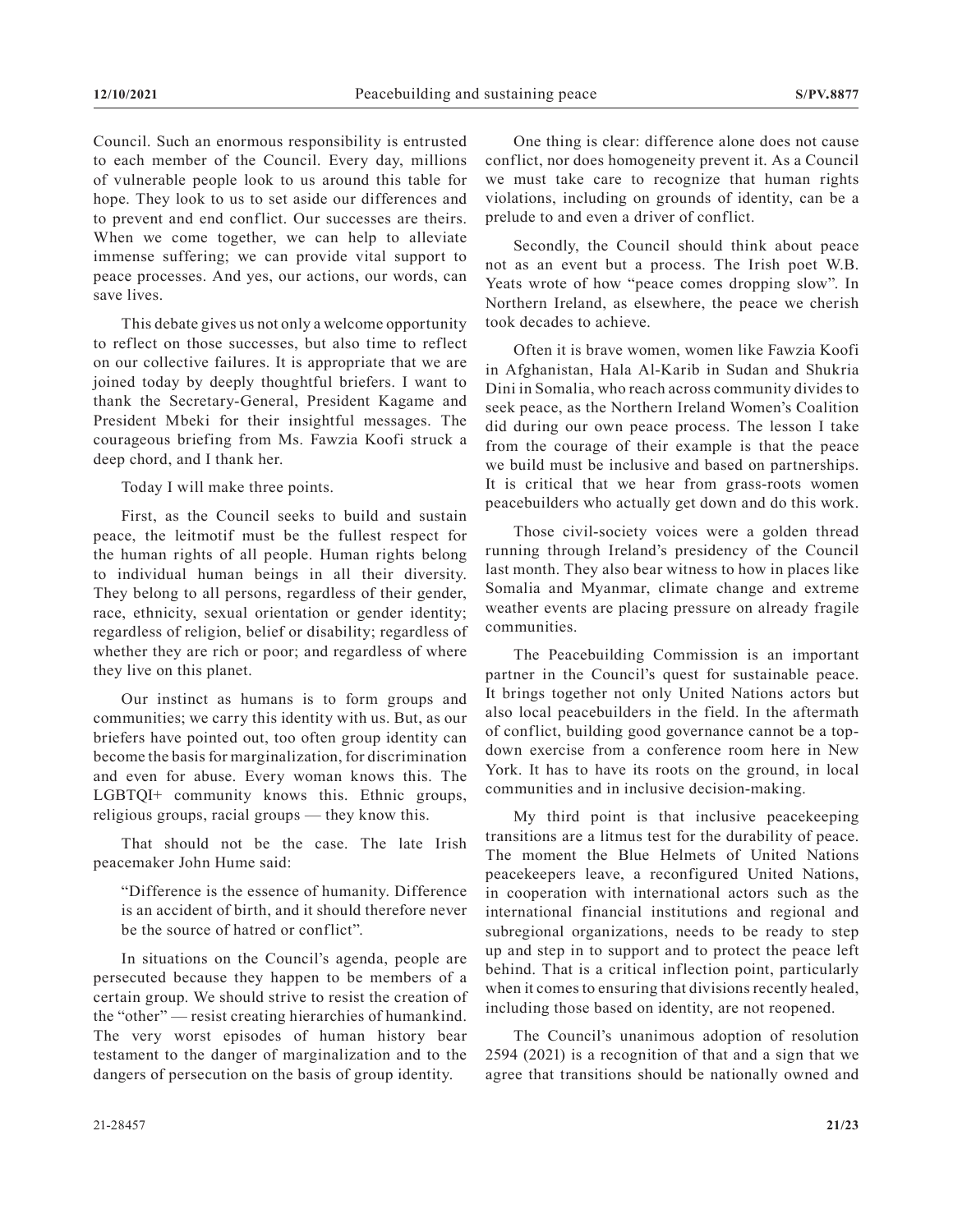inclusive. Where transitions occur, the views of local communities, of women, of youth and of marginalized groups should be taken into account. The protection of civilians is also a key barometer of the success of any transition.

In the Council's quest for peace, sometimes in the depths of seemingly unending conflict, let us not forget what we are trying to achieve. A sine qua non is that we invest in human rights. We need to invest in inclusion. And we should learn how to invest in critical moments of transition. The overall dividend of such efforts will be a more sustainable peace, which expels intolerance and helps all people in their infinite diversity to belong with dignity.

**Mr. Zhang Jun** (China) (*spoke in Chinese*): The Chinese delegation thanks Kenya for organizing this open debate. We extend a warm welcome to you, President Kenyatta. I thank you for presiding over today's meeting. The briefings by the Secretary-General, President Kagame and former President Mbeki on the theme of the open debate were insightful and inspiring, for which I am truly grateful. I also listened closely to Ms. Koofi's briefing.

Diversity is an intrinsic characteristic of the world. It is a perpetual force that drives human development, but it sometimes may also become a source of tension and conflict. In the wake of the Second World War, many Asian, African and Latin American countries emerged from colonial rule and gained independence. The legacy of colonialism, however, has not been fully eliminated. National borders artificially drawn up by external Powers and the bizarre political and economic structures inherited from the colonial era have all but hindered the organic formation of national identities among the peoples of former colonies, have resulted in a wide range of complex issues within the newly independent countries and have become root causes of conflict.

In the process of resolving hotspot issues and postconflict peacebuilding, how to make diversity a positive driver is a topic that merits and in-depth discussion. China is of the view that we must support the efforts of developing countries to maintain national unity. In order to govern any country, it is essential to respect the diversity of society and, at the same time, remain committed to maintaining national unity. Those two goals are not incompatible or mutually exclusive.

For many developing countries, the task of maintaining national unity is more urgent, and the related challenges are more pronounced. Many conflict situations currently on the agenda of the Security Council are the result of intensified intercommunal disputes and weakened national identities. China calls on all parties to internal conflicts to put the interests of their country and people first, set aside communal and partisan differences, build political consensus and establish and consolidate a broad and inclusive political architecture. We support United Nations peacekeeping operations and special political missions in redoubling their efforts in that regard on the path forward.

 Kenya has forged ahead with reforms in recent years and expanded the political participation of women and other social groups. Kenya's experience and practices have set a laudable example for the international community. We need to support the efforts of developing countries to achieve inclusive development. Development is key to finding solutions to all problems. Decent living conditions for all is the fundamental guarantee for the realization of lasting peace.

In the process of post-conflict peacebuilding, the countries concerned should uphold a people-centred approach, formulate inclusive development policies, encourage people's initiative at all levels of society and adopt a grow-the-pie mindset in national development. That is the economic basis for achieving international harmony and enhancing social cohesion. At a time when the world economy continues to reel from the shock of the coronavirus disease pandemic, developing countries are in a more disadvantaged position in international economic relations, and the goal of inclusive development remains elusive.

We must improve global economic governance and rectify the unjust and unreasonable arrangements in the current system through reforms so that developing countries can participate in and benefit from international economic cooperation on an equal footing. We should support developing countries to address uneven development within their borders, pay more attention to vulnerable groups, redistribute the pie, enable everyone to benefit from the fruits of development, prevent the polarization of wealth and leave no one behind.

We must support the efforts of developing countries to stand up to foreign interference. Every country has its